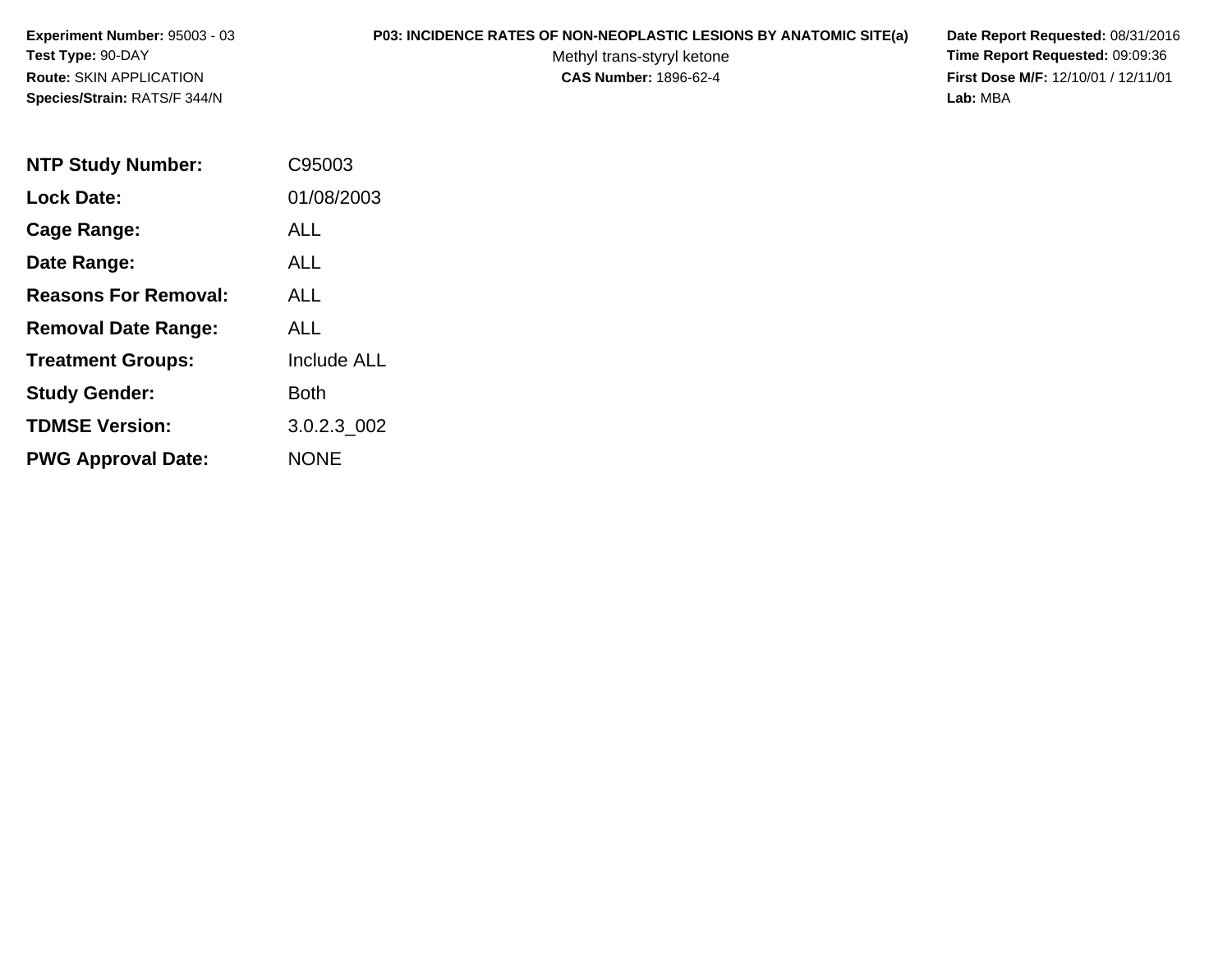### **P03: INCIDENCE RATES OF NON-NEOPLASTIC LESIONS BY ANATOMIC SITE(a) Date Report Requested:** 08/31/2016

Methyl trans-styryl ketone<br>CAS Number: 1896-62-4

 **Time Report Requested:** 09:09:36 **First Dose M/F:** 12/10/01 / 12/11/01<br>Lab: MBA **Lab:** MBA

| <b>FISCHER 344 RATS MALE</b>                                                                               | <b>VEHICLE CONTROL</b> | <b>22.0 MG/KG</b> | 44.0 MG/KG | 87.5 MG/KG | <b>175 MG/KG</b> | 350 MG/KG |
|------------------------------------------------------------------------------------------------------------|------------------------|-------------------|------------|------------|------------------|-----------|
| <b>Disposition Summary</b>                                                                                 |                        |                   |            |            |                  |           |
| <b>Animals Initially In Study</b><br><b>Scheduled Sacrifice</b><br><b>Early Deaths</b><br><b>Survivors</b> | 10                     | 10                | 10         | 10         | 10               | 10        |
| <b>Terminal Sacrifice</b>                                                                                  | 10                     | 10                | 10         | 10         | 10               | 10        |
| <b>Animals Examined Microscopically</b>                                                                    | 10                     | 10                | 10         | 10         | 10               | 10        |
| <b>ALIMENTARY SYSTEM</b>                                                                                   |                        |                   |            |            |                  |           |
| Esophagus                                                                                                  | (10)                   | (0)               | (0)        | (0)        | (0)              | (10)      |
| Intestine Large, Cecum                                                                                     | (10)                   | (0)               | (0)        | (0)        | (0)              | (10)      |
| Intestine Large, Colon                                                                                     | (10)                   | (0)               | (0)        | (0)        | (0)              | (10)      |
| Intestine Large, Rectum                                                                                    | (10)                   | (0)               | (0)        | (0)        | (0)              | (10)      |
| Intestine Small, Duodenum                                                                                  | (10)                   | (0)               | (0)        | (0)        | (0)              | (10)      |
| Intestine Small, Ileum                                                                                     | (10)                   | (0)               | (0)        | (0)        | (0)              | (10)      |
| Intestine Small, Jejunum                                                                                   | (10)                   | (0)               | (0)        | (0)        | (0)              | (10)      |
| Liver                                                                                                      | (10)                   | (0)               | (1)        | (0)        | (0)              | (10)      |
| Hepatodiaphragmatic Nodule                                                                                 |                        |                   | 1 (100%)   |            |                  |           |
| Vacuolization Cytoplasmic                                                                                  | 3(30%)                 |                   |            |            |                  | 3(30%)    |
| Pancreas                                                                                                   | (10)                   | (0)               | (0)        | (0)        | (0)              | (10)      |
| Atrophy                                                                                                    |                        |                   |            |            |                  | 2(20%)    |
| Salivary Glands                                                                                            | (10)                   | (0)               | (0)        | (0)        | (0)              | (10)      |
| Stomach, Forestomach                                                                                       | (10)                   | (0)               | (0)        | (0)        | (0)              | (10)      |
| <b>Cyst Epithelial Inclusion</b>                                                                           | 1 (10%)                |                   |            |            |                  |           |
| Stomach, Glandular                                                                                         | (10)                   | (10)              | (10)       | (10)       | (10)             | (10)      |
| Tongue                                                                                                     | (10)                   | (0)               | (0)        | (0)        | (0)              | (10)      |
| <b>CARDIOVASCULAR SYSTEM</b>                                                                               |                        |                   |            |            |                  |           |
| <b>Blood Vessel</b>                                                                                        | (10)                   | (0)               | (0)        | (0)        | (0)              | (10)      |
| Heart                                                                                                      | (10)                   | (0)               | (0)        | (0)        | (0)              | (10)      |
| Cardiomyopathy                                                                                             | 1(10%)                 |                   |            |            |                  |           |
| Artery, Inflammation, Focal, Chronic Active                                                                | 1 (10%)                |                   |            |            |                  |           |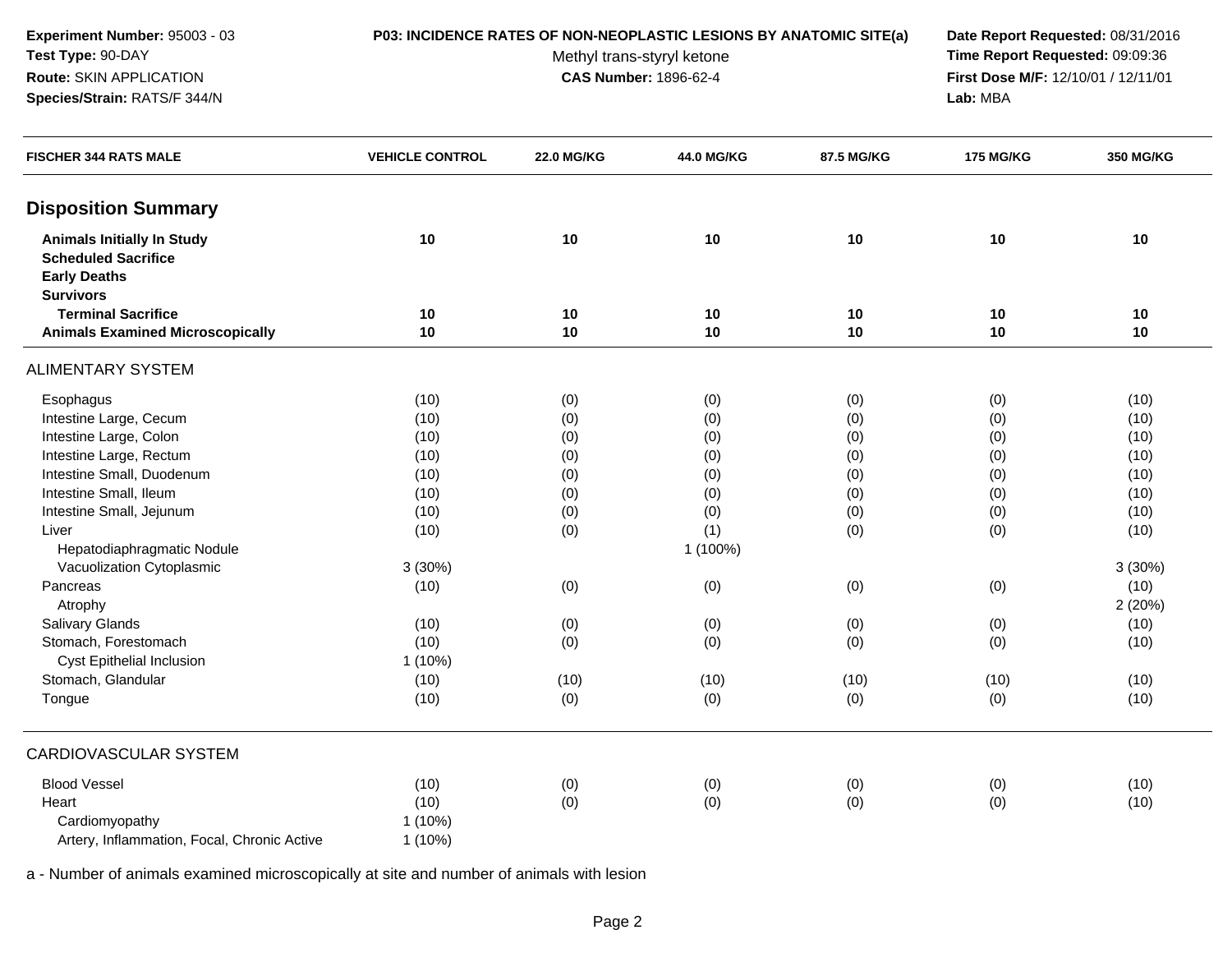| Experiment Number: 95003 - 03<br>Test Type: 90-DAY<br>Route: SKIN APPLICATION<br>Species/Strain: RATS/F 344/N                                                                                       | P03: INCIDENCE RATES OF NON-NEOPLASTIC LESIONS BY ANATOMIC SITE(a) | Date Report Requested: 08/31/2016<br>Time Report Requested: 09:09:36<br>First Dose M/F: 12/10/01 / 12/11/01<br>Lab: MBA |                                        |                                        |                                        |                                                         |
|-----------------------------------------------------------------------------------------------------------------------------------------------------------------------------------------------------|--------------------------------------------------------------------|-------------------------------------------------------------------------------------------------------------------------|----------------------------------------|----------------------------------------|----------------------------------------|---------------------------------------------------------|
| <b>FISCHER 344 RATS MALE</b>                                                                                                                                                                        | <b>VEHICLE CONTROL</b>                                             | <b>22.0 MG/KG</b>                                                                                                       | 44.0 MG/KG                             | 87.5 MG/KG                             | <b>175 MG/KG</b>                       | 350 MG/KG                                               |
| <b>ENDOCRINE SYSTEM</b>                                                                                                                                                                             |                                                                    |                                                                                                                         |                                        |                                        |                                        |                                                         |
| <b>Adrenal Cortex</b><br>Adrenal Medulla<br>Islets, Pancreatic<br>Parathyroid Gland<br><b>Pituitary Gland</b><br>Pars Distalis, Hyperplasia, Focal<br><b>Thyroid Gland</b><br>Ectopic Thymus, Focal | (10)<br>(10)<br>(10)<br>(4)<br>(9)<br>1 (11%)<br>(10)              | (0)<br>(0)<br>(0)<br>(0)<br>(0)<br>(0)                                                                                  | (0)<br>(0)<br>(0)<br>(0)<br>(0)<br>(0) | (0)<br>(0)<br>(0)<br>(0)<br>(0)<br>(0) | (0)<br>(0)<br>(0)<br>(0)<br>(0)<br>(0) | (10)<br>(10)<br>(10)<br>(9)<br>(9)<br>(10)<br>$1(10\%)$ |
| <b>GENERAL BODY SYSTEM</b><br>None                                                                                                                                                                  |                                                                    |                                                                                                                         |                                        |                                        |                                        |                                                         |
| <b>GENITAL SYSTEM</b>                                                                                                                                                                               |                                                                    |                                                                                                                         |                                        |                                        |                                        |                                                         |
| Epididymis<br><b>Preputial Gland</b><br>Prostate<br>Seminal Vesicle<br><b>Testes</b>                                                                                                                | (10)<br>(10)<br>(10)<br>(10)<br>(10)                               | (0)<br>(0)<br>(0)<br>(0)<br>(0)                                                                                         | (0)<br>(0)<br>(0)<br>(0)<br>(0)        | (0)<br>(0)<br>(0)<br>(0)<br>(0)        | (0)<br>(0)<br>(0)<br>(0)<br>(0)        | (10)<br>(10)<br>(10)<br>(10)<br>(10)                    |
| <b>HEMATOPOIETIC SYSTEM</b>                                                                                                                                                                         |                                                                    |                                                                                                                         |                                        |                                        |                                        |                                                         |
| <b>Bone Marrow</b><br>Lymph Node<br>Mediastinal, Hyperplasia, Lymphoid                                                                                                                              | (10)<br>(1)<br>1 (100%)                                            | (0)<br>(0)                                                                                                              | (0)<br>(0)                             | (0)<br>(0)                             | (0)<br>(0)                             | (10)<br>(0)                                             |
| Lymph Node, Mesenteric<br>Spleen<br>Thymus<br>Atrophy                                                                                                                                               | (10)<br>(10)<br>(10)<br>2(20%)                                     | (0)<br>(0)<br>(0)                                                                                                       | (0)<br>(0)<br>(0)                      | (0)<br>(0)<br>(0)                      | (0)<br>(0)<br>(0)                      | (10)<br>(10)<br>(10)<br>2(20%)                          |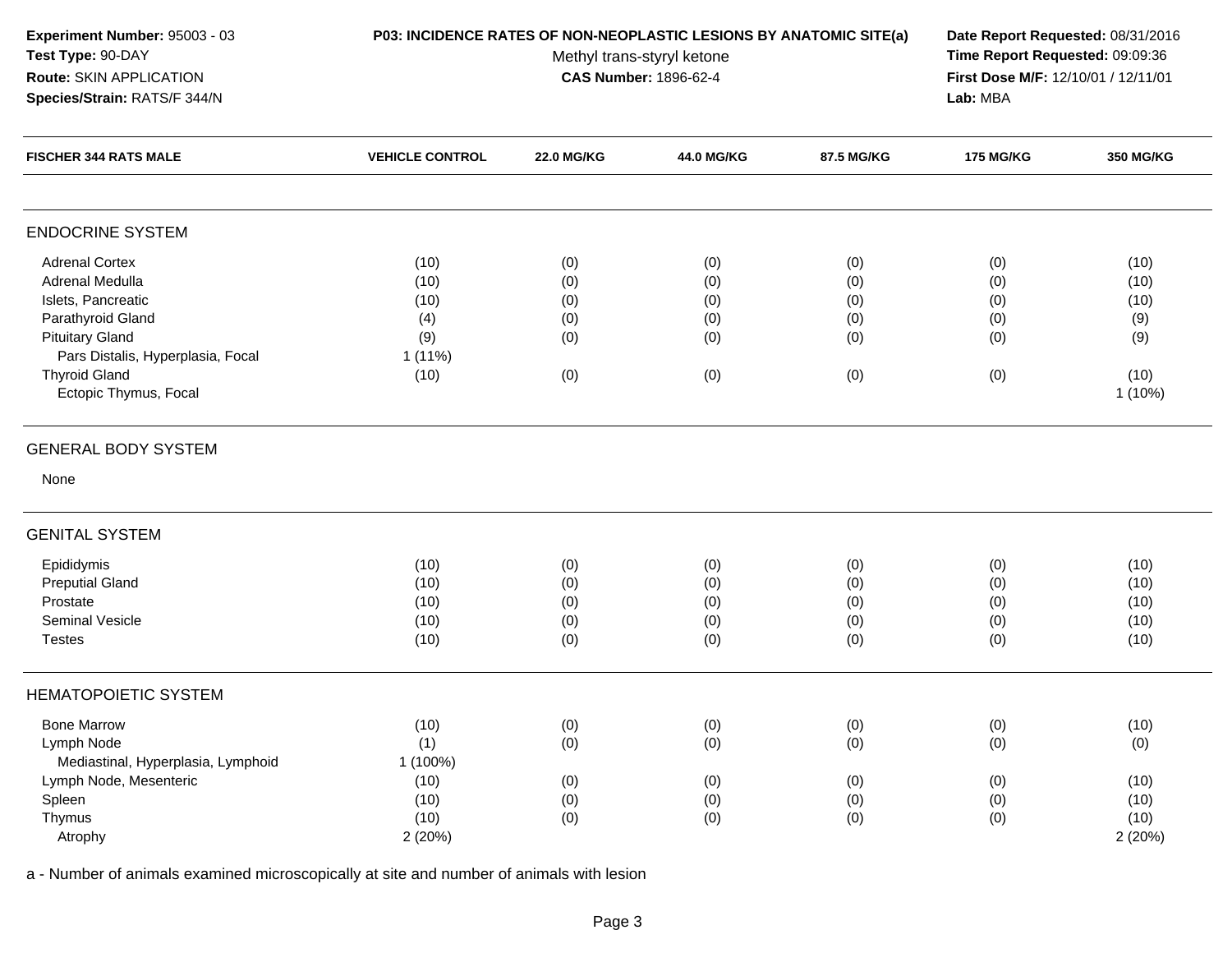| Experiment Number: 95003 - 03<br>Test Type: 90-DAY<br>Route: SKIN APPLICATION<br>Species/Strain: RATS/F 344/N | P03: INCIDENCE RATES OF NON-NEOPLASTIC LESIONS BY ANATOMIC SITE(a) | Methyl trans-styryl ketone<br><b>CAS Number: 1896-62-4</b> | Date Report Requested: 08/31/2016<br>Time Report Requested: 09:09:36<br>First Dose M/F: 12/10/01 / 12/11/01<br>Lab: MBA |                |                     |                      |
|---------------------------------------------------------------------------------------------------------------|--------------------------------------------------------------------|------------------------------------------------------------|-------------------------------------------------------------------------------------------------------------------------|----------------|---------------------|----------------------|
| <b>FISCHER 344 RATS MALE</b>                                                                                  | <b>VEHICLE CONTROL</b>                                             | <b>22.0 MG/KG</b>                                          | 44.0 MG/KG                                                                                                              | 87.5 MG/KG     | <b>175 MG/KG</b>    | 350 MG/KG            |
| <b>INTEGUMENTARY SYSTEM</b>                                                                                   |                                                                    |                                                            |                                                                                                                         |                |                     |                      |
| Skin<br>Sebaceous Gland, Site Of Application,<br>Hypertrophy                                                  | (10)                                                               | (10)<br>1(10%)                                             | (9)<br>3(33%)                                                                                                           | (10)<br>6(60%) | (10)<br>10 (100%)   | (10)<br>7 (70%)      |
| Site Of Application, Hyperkeratosis<br>Site Of Application, Inflammation, Chronic<br>Active                   | $1(10\%)$                                                          | 6(60%)                                                     | 7 (78%)                                                                                                                 | 10 (100%)      | 10 (100%)<br>3(30%) | $9(90\%)$<br>4 (40%) |
| Site Of Application, Necrosis<br>Site Of Application - Epidermis, Hyperplasia                                 |                                                                    | 3(30%)                                                     | 6 (67%)                                                                                                                 | 8 (80%)        | 3(30%)<br>10 (100%) | 3(30%)<br>10 (100%)  |
| MUSCULOSKELETAL SYSTEM                                                                                        |                                                                    |                                                            |                                                                                                                         |                |                     |                      |
| <b>Bone</b>                                                                                                   | (10)                                                               | (0)                                                        | (0)                                                                                                                     | (0)            | (0)                 | (10)                 |
| NERVOUS SYSTEM                                                                                                |                                                                    |                                                            |                                                                                                                         |                |                     |                      |
| Brain                                                                                                         | (10)                                                               | (0)                                                        | (0)                                                                                                                     | (0)            | (0)                 | (10)                 |
| <b>RESPIRATORY SYSTEM</b>                                                                                     |                                                                    |                                                            |                                                                                                                         |                |                     |                      |
| Lung<br>Bronchiole, Infiltration Cellular, Lymphocyte,<br>Focal                                               | (10)<br>$1(10\%)$                                                  | (0)                                                        | (0)                                                                                                                     | (0)            | (0)                 | (10)                 |
| Nose<br>Respiratory Epithelium, Hyperplasia, Goblet<br>Cell                                                   | (10)<br>2(20%)                                                     | (10)<br>6(60%)                                             | (10)<br>$1(10\%)$                                                                                                       | (10)<br>6(60%) | (10)<br>4 (40%)     | (10)<br>9(90%)       |
| Trachea                                                                                                       | (10)                                                               | (0)                                                        | (0)                                                                                                                     | (0)            | (0)                 | (10)                 |
| SPECIAL SENSES SYSTEM                                                                                         |                                                                    |                                                            |                                                                                                                         |                |                     |                      |
| Eye<br>Harderian Gland                                                                                        | (10)<br>(10)                                                       | (0)<br>(0)                                                 | (0)<br>(0)                                                                                                              | (0)<br>(0)     | (0)<br>(0)          | (10)<br>(10)         |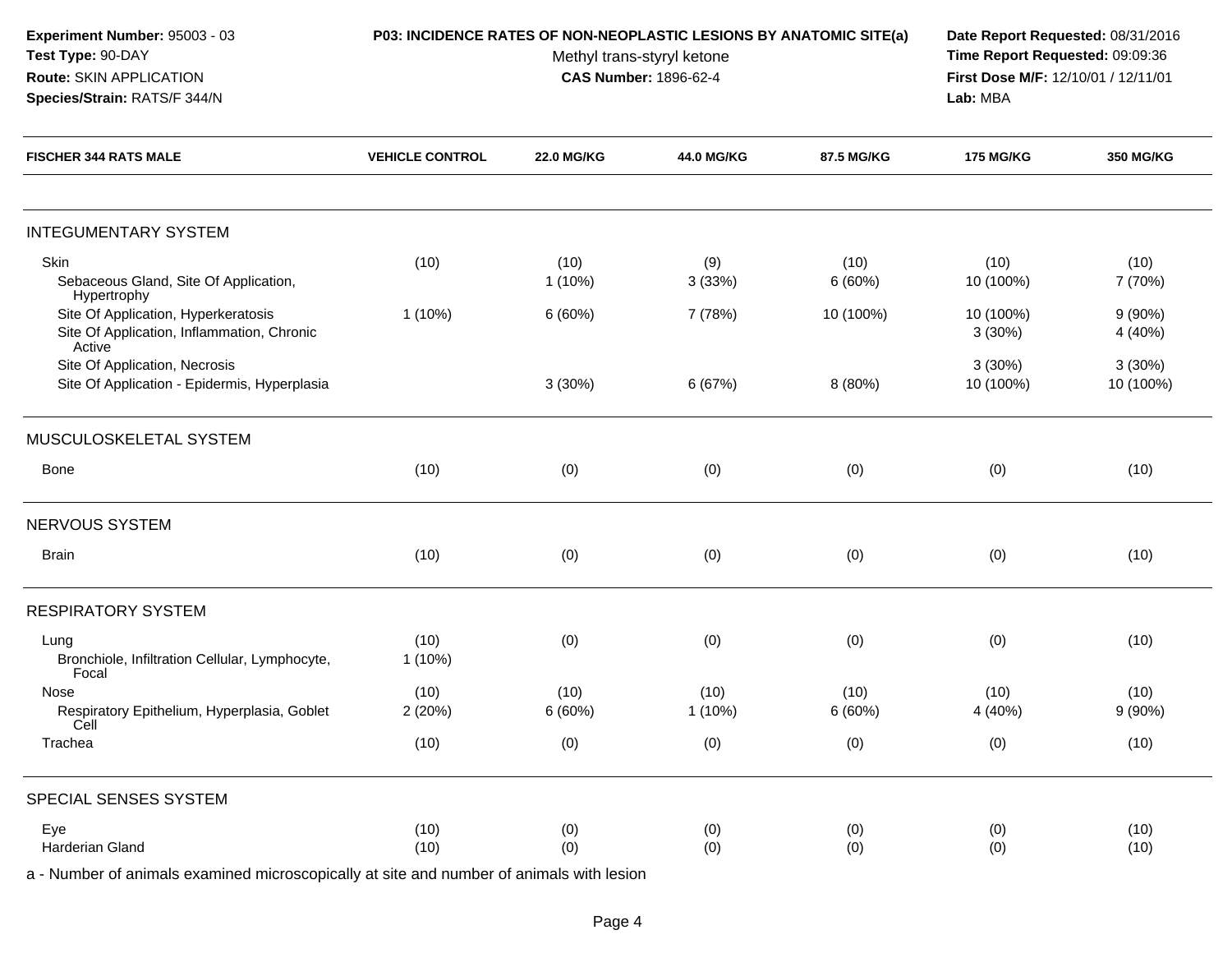| Experiment Number: 95003 - 03<br>Test Type: 90-DAY<br><b>Route: SKIN APPLICATION</b><br>Species/Strain: RATS/F 344/N |                        | P03: INCIDENCE RATES OF NON-NEOPLASTIC LESIONS BY ANATOMIC SITE(a)<br>Methyl trans-styryl ketone<br><b>CAS Number: 1896-62-4</b> |                |                |                  |                                |
|----------------------------------------------------------------------------------------------------------------------|------------------------|----------------------------------------------------------------------------------------------------------------------------------|----------------|----------------|------------------|--------------------------------|
| <b>FISCHER 344 RATS MALE</b>                                                                                         | <b>VEHICLE CONTROL</b> | <b>22.0 MG/KG</b>                                                                                                                | 44.0 MG/KG     | 87.5 MG/KG     | <b>175 MG/KG</b> | <b>350 MG/KG</b>               |
| Infiltration Cellular, Lymphocyte                                                                                    |                        |                                                                                                                                  |                |                |                  | $1(10\%)$                      |
| URINARY SYSTEM                                                                                                       |                        |                                                                                                                                  |                |                |                  |                                |
| Kidney<br>Nephropathy<br>Renal Tubule, Casts Granular                                                                | (10)<br>5 (50%)        | (10)<br>6(60%)                                                                                                                   | (10)<br>8(80%) | (10)<br>8(80%) | (10)<br>9(90%)   | (10)<br>$9(90\%)$<br>$3(30\%)$ |
| Urinary Bladder                                                                                                      | (10)                   | (0)                                                                                                                              | (0)            | (0)            | (0)              | (10)                           |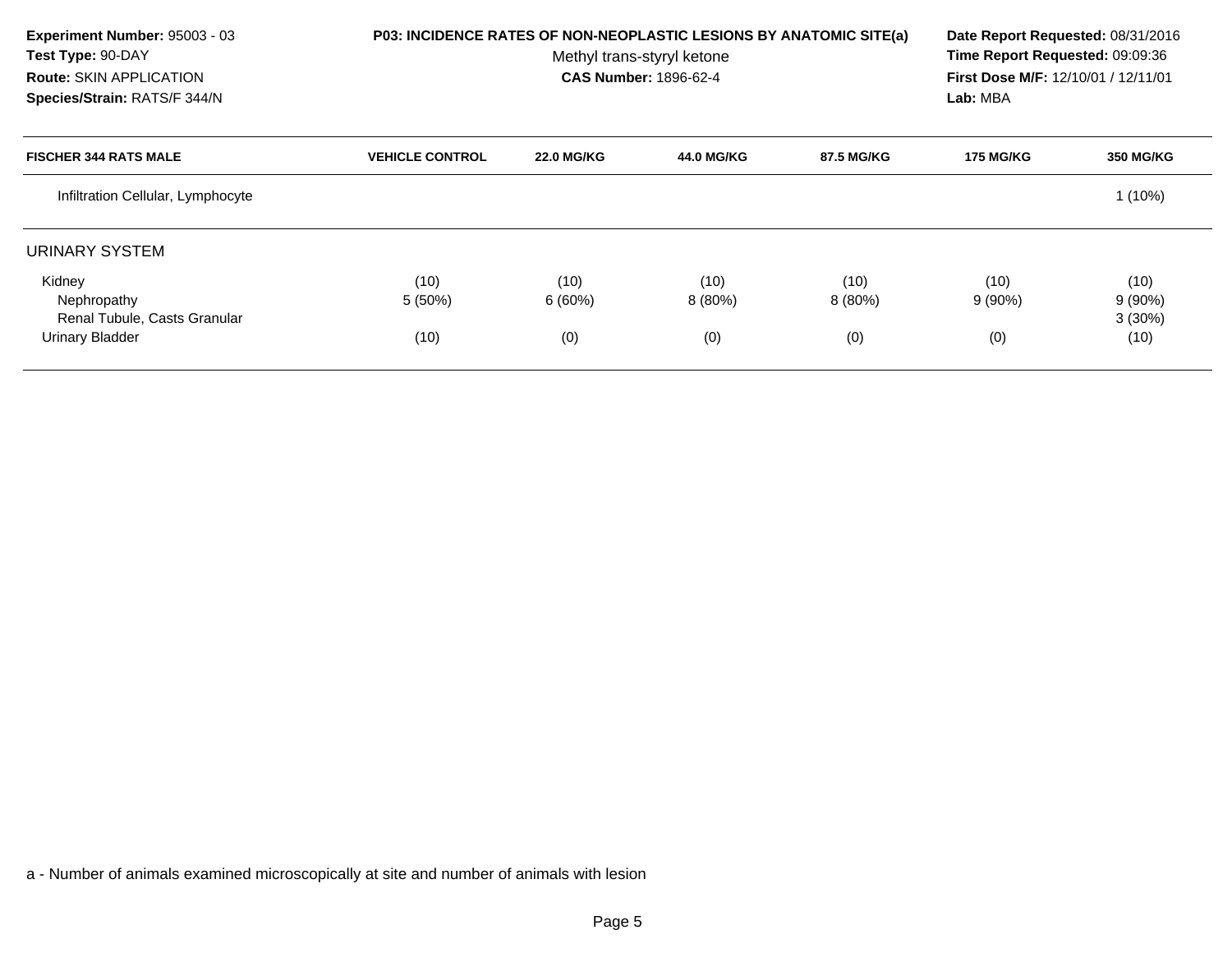| Experiment Number: 95003 - 03<br>Test Type: 90-DAY<br>Route: SKIN APPLICATION<br>Species/Strain: RATS/F 344/N                                                                                                                                                                                                                                                                  | P03: INCIDENCE RATES OF NON-NEOPLASTIC LESIONS BY ANATOMIC SITE(a)                      | Date Report Requested: 08/31/2016<br>Time Report Requested: 09:09:36<br>First Dose M/F: 12/10/01 / 12/11/01<br>Lab: MBA |                                                                                         |                                                                                         |                                                                                         |                                                                                         |
|--------------------------------------------------------------------------------------------------------------------------------------------------------------------------------------------------------------------------------------------------------------------------------------------------------------------------------------------------------------------------------|-----------------------------------------------------------------------------------------|-------------------------------------------------------------------------------------------------------------------------|-----------------------------------------------------------------------------------------|-----------------------------------------------------------------------------------------|-----------------------------------------------------------------------------------------|-----------------------------------------------------------------------------------------|
| <b>FISCHER 344 RATS MALE</b>                                                                                                                                                                                                                                                                                                                                                   | <b>CONTROL SPECIAL</b>                                                                  | <b>TK 22.0 MG/KG</b>                                                                                                    | <b>TK 44.0 MG/KG</b>                                                                    | <b>TK 87.5 MG/KG</b>                                                                    | <b>TK 175 MG/KG</b>                                                                     | <b>TK 350 MG/KG</b>                                                                     |
| <b>Disposition Summary</b>                                                                                                                                                                                                                                                                                                                                                     |                                                                                         |                                                                                                                         |                                                                                         |                                                                                         |                                                                                         |                                                                                         |
| <b>Animals Initially In Study</b><br><b>Scheduled Sacrifice</b><br><b>Early Deaths</b><br><b>Survivors</b><br><b>Terminal Sacrifice</b><br><b>Animals Examined Microscopically</b>                                                                                                                                                                                             | 10<br>10                                                                                | 10<br>10                                                                                                                | 10<br>10                                                                                | $10$<br>10                                                                              | 10<br>10                                                                                | 10<br>10                                                                                |
| <b>ALIMENTARY SYSTEM</b>                                                                                                                                                                                                                                                                                                                                                       |                                                                                         |                                                                                                                         |                                                                                         |                                                                                         |                                                                                         |                                                                                         |
| Esophagus<br>Intestine Large, Cecum<br>Intestine Large, Colon<br>Intestine Large, Rectum<br>Intestine Small, Duodenum<br>Intestine Small, Ileum<br>Intestine Small, Jejunum<br>Liver<br>Hepatodiaphragmatic Nodule<br>Vacuolization Cytoplasmic<br>Pancreas<br>Atrophy<br>Salivary Glands<br>Stomach, Forestomach<br>Cyst Epithelial Inclusion<br>Stomach, Glandular<br>Tongue | (0)<br>(0)<br>(0)<br>(0)<br>(0)<br>(0)<br>(0)<br>(0)<br>(0)<br>(0)<br>(0)<br>(0)<br>(0) | (0)<br>(0)<br>(0)<br>(0)<br>(0)<br>(0)<br>(0)<br>(0)<br>(0)<br>(0)<br>(0)<br>(0)<br>(0)                                 | (0)<br>(0)<br>(0)<br>(0)<br>(0)<br>(0)<br>(0)<br>(0)<br>(0)<br>(0)<br>(0)<br>(0)<br>(0) | (0)<br>(0)<br>(0)<br>(0)<br>(0)<br>(0)<br>(0)<br>(0)<br>(0)<br>(0)<br>(0)<br>(0)<br>(0) | (0)<br>(0)<br>(0)<br>(0)<br>(0)<br>(0)<br>(0)<br>(0)<br>(0)<br>(0)<br>(0)<br>(0)<br>(0) | (0)<br>(0)<br>(0)<br>(0)<br>(0)<br>(0)<br>(0)<br>(0)<br>(0)<br>(0)<br>(0)<br>(0)<br>(0) |
| <b>CARDIOVASCULAR SYSTEM</b>                                                                                                                                                                                                                                                                                                                                                   |                                                                                         |                                                                                                                         |                                                                                         |                                                                                         |                                                                                         |                                                                                         |
| <b>Blood Vessel</b><br>Heart<br>Cardiomyopathy                                                                                                                                                                                                                                                                                                                                 | (0)<br>(0)                                                                              | (0)<br>(0)                                                                                                              | (0)<br>(0)                                                                              | (0)<br>(0)                                                                              | (0)<br>(0)                                                                              | (0)<br>(0)                                                                              |

Artery, Inflammation, Focal, Chronic Active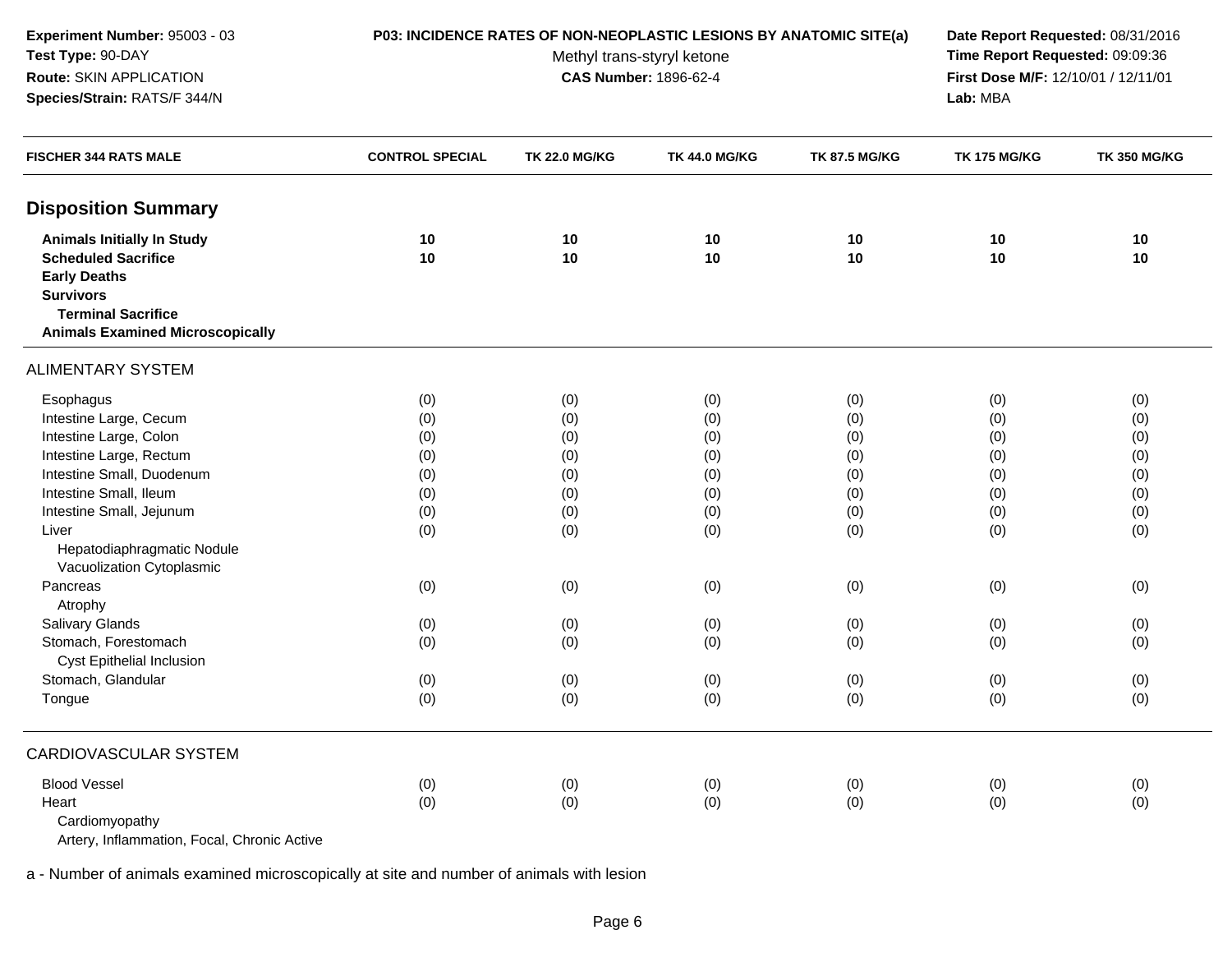| Experiment Number: 95003 - 03<br>Test Type: 90-DAY<br>Route: SKIN APPLICATION<br>Species/Strain: RATS/F 344/N                                                                                       | P03: INCIDENCE RATES OF NON-NEOPLASTIC LESIONS BY ANATOMIC SITE(a) | Date Report Requested: 08/31/2016<br>Time Report Requested: 09:09:36<br>First Dose M/F: 12/10/01 / 12/11/01<br>Lab: MBA |                                        |                                        |                                        |                                        |
|-----------------------------------------------------------------------------------------------------------------------------------------------------------------------------------------------------|--------------------------------------------------------------------|-------------------------------------------------------------------------------------------------------------------------|----------------------------------------|----------------------------------------|----------------------------------------|----------------------------------------|
| <b>FISCHER 344 RATS MALE</b>                                                                                                                                                                        | <b>CONTROL SPECIAL</b>                                             | <b>TK 22.0 MG/KG</b>                                                                                                    | <b>TK 44.0 MG/KG</b>                   | <b>TK 87.5 MG/KG</b>                   | <b>TK 175 MG/KG</b>                    | <b>TK 350 MG/KG</b>                    |
| <b>ENDOCRINE SYSTEM</b>                                                                                                                                                                             |                                                                    |                                                                                                                         |                                        |                                        |                                        |                                        |
| <b>Adrenal Cortex</b><br>Adrenal Medulla<br>Islets, Pancreatic<br>Parathyroid Gland<br><b>Pituitary Gland</b><br>Pars Distalis, Hyperplasia, Focal<br><b>Thyroid Gland</b><br>Ectopic Thymus, Focal | (0)<br>(0)<br>(0)<br>(0)<br>(0)<br>(0)                             | (0)<br>(0)<br>(0)<br>(0)<br>(0)<br>(0)                                                                                  | (0)<br>(0)<br>(0)<br>(0)<br>(0)<br>(0) | (0)<br>(0)<br>(0)<br>(0)<br>(0)<br>(0) | (0)<br>(0)<br>(0)<br>(0)<br>(0)<br>(0) | (0)<br>(0)<br>(0)<br>(0)<br>(0)<br>(0) |
| <b>GENERAL BODY SYSTEM</b><br>None                                                                                                                                                                  |                                                                    |                                                                                                                         |                                        |                                        |                                        |                                        |
| <b>GENITAL SYSTEM</b>                                                                                                                                                                               |                                                                    |                                                                                                                         |                                        |                                        |                                        |                                        |
| Epididymis<br><b>Preputial Gland</b><br>Prostate<br>Seminal Vesicle<br><b>Testes</b>                                                                                                                | (0)<br>(0)<br>(0)<br>(0)<br>(0)                                    | (0)<br>(0)<br>(0)<br>(0)<br>(0)                                                                                         | (0)<br>(0)<br>(0)<br>(0)<br>(0)        | (0)<br>(0)<br>(0)<br>(0)<br>(0)        | (0)<br>(0)<br>(0)<br>(0)<br>(0)        | (0)<br>(0)<br>(0)<br>(0)<br>(0)        |
| <b>HEMATOPOIETIC SYSTEM</b>                                                                                                                                                                         |                                                                    |                                                                                                                         |                                        |                                        |                                        |                                        |
| <b>Bone Marrow</b><br>Lymph Node<br>Mediastinal, Hyperplasia, Lymphoid                                                                                                                              | (0)<br>(0)                                                         | (0)<br>(0)                                                                                                              | (0)<br>(0)                             | (0)<br>(0)                             | (0)<br>(0)                             | (0)<br>(0)                             |
| Lymph Node, Mesenteric<br>Spleen<br>Thymus<br>Atrophy                                                                                                                                               | (0)<br>(0)<br>(0)                                                  | (0)<br>(0)<br>(0)                                                                                                       | (0)<br>(0)<br>(0)                      | (0)<br>(0)<br>(0)                      | (0)<br>(0)<br>(0)                      | (0)<br>(0)<br>(0)                      |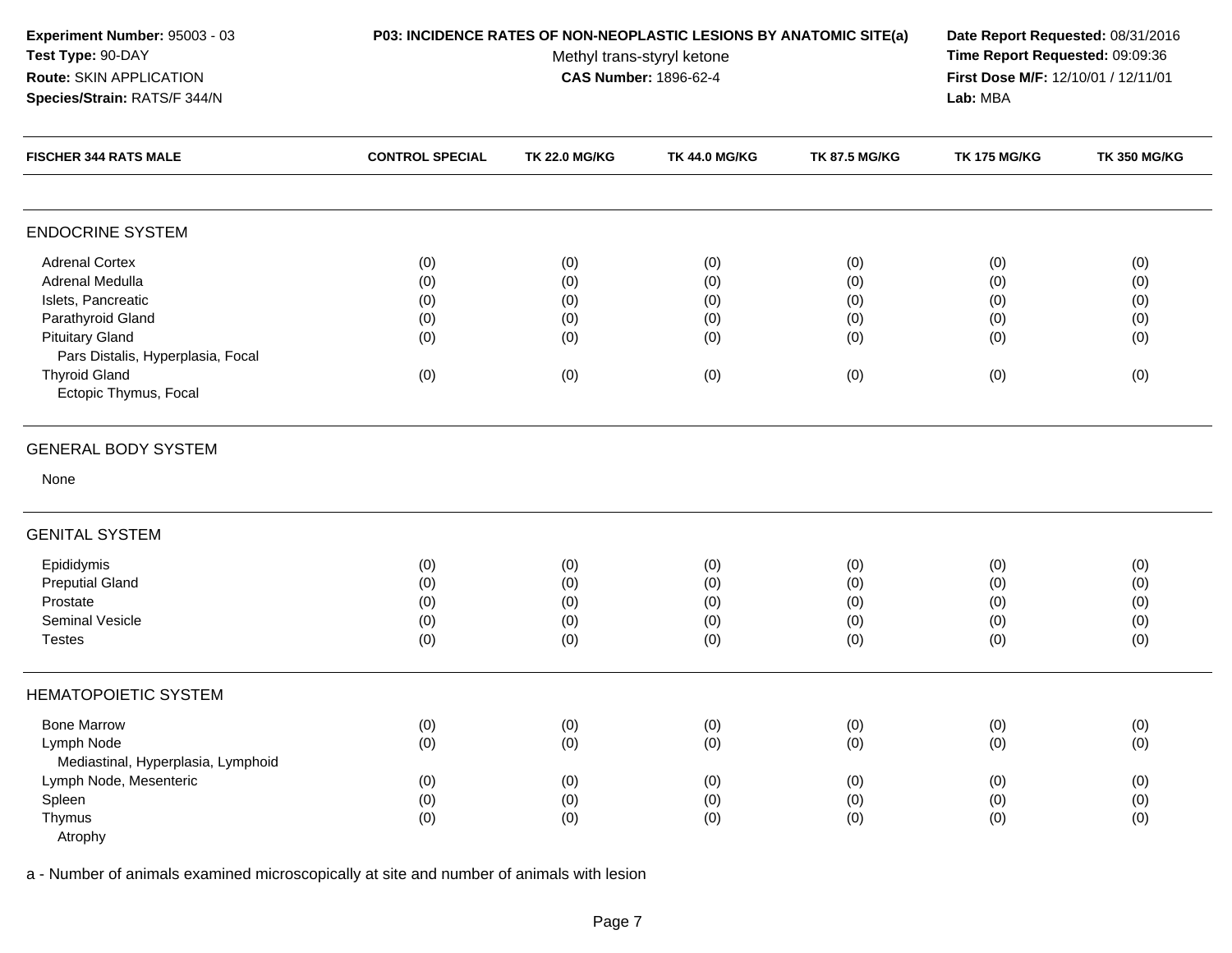| Experiment Number: 95003 - 03<br>Test Type: 90-DAY<br>Route: SKIN APPLICATION<br>Species/Strain: RATS/F 344/N                                                                                                                                |                        | P03: INCIDENCE RATES OF NON-NEOPLASTIC LESIONS BY ANATOMIC SITE(a)<br>Methyl trans-styryl ketone<br><b>CAS Number: 1896-62-4</b> | Date Report Requested: 08/31/2016<br>Time Report Requested: 09:09:36<br>First Dose M/F: 12/10/01 / 12/11/01<br>Lab: MBA |                      |                     |                     |
|----------------------------------------------------------------------------------------------------------------------------------------------------------------------------------------------------------------------------------------------|------------------------|----------------------------------------------------------------------------------------------------------------------------------|-------------------------------------------------------------------------------------------------------------------------|----------------------|---------------------|---------------------|
| <b>FISCHER 344 RATS MALE</b>                                                                                                                                                                                                                 | <b>CONTROL SPECIAL</b> | <b>TK 22.0 MG/KG</b>                                                                                                             | <b>TK 44.0 MG/KG</b>                                                                                                    | <b>TK 87.5 MG/KG</b> | <b>TK 175 MG/KG</b> | <b>TK 350 MG/KG</b> |
| <b>INTEGUMENTARY SYSTEM</b>                                                                                                                                                                                                                  |                        |                                                                                                                                  |                                                                                                                         |                      |                     |                     |
| Skin<br>Sebaceous Gland, Site Of Application,<br>Hypertrophy<br>Site Of Application, Hyperkeratosis<br>Site Of Application, Inflammation, Chronic<br>Active<br>Site Of Application, Necrosis<br>Site Of Application - Epidermis, Hyperplasia | (0)                    | (0)                                                                                                                              | (0)                                                                                                                     | (0)                  | (0)                 | (0)                 |
| MUSCULOSKELETAL SYSTEM                                                                                                                                                                                                                       |                        |                                                                                                                                  |                                                                                                                         |                      |                     |                     |
| Bone                                                                                                                                                                                                                                         | (0)                    | (0)                                                                                                                              | (0)                                                                                                                     | (0)                  | (0)                 | (0)                 |
| NERVOUS SYSTEM                                                                                                                                                                                                                               |                        |                                                                                                                                  |                                                                                                                         |                      |                     |                     |
| <b>Brain</b>                                                                                                                                                                                                                                 | (0)                    | (0)                                                                                                                              | (0)                                                                                                                     | (0)                  | (0)                 | (0)                 |
| <b>RESPIRATORY SYSTEM</b>                                                                                                                                                                                                                    |                        |                                                                                                                                  |                                                                                                                         |                      |                     |                     |
| Lung<br>Bronchiole, Infiltration Cellular, Lymphocyte,<br>Focal                                                                                                                                                                              | (0)                    | (0)                                                                                                                              | (0)                                                                                                                     | (0)                  | (0)                 | (0)                 |
| Nose<br>Respiratory Epithelium, Hyperplasia, Goblet<br>Cell                                                                                                                                                                                  | (0)                    | (0)                                                                                                                              | (0)                                                                                                                     | (0)                  | (0)                 | (0)                 |
| Trachea                                                                                                                                                                                                                                      | (0)                    | (0)                                                                                                                              | (0)                                                                                                                     | (0)                  | (0)                 | (0)                 |
| SPECIAL SENSES SYSTEM                                                                                                                                                                                                                        |                        |                                                                                                                                  |                                                                                                                         |                      |                     |                     |
| Eye<br>Harderian Gland                                                                                                                                                                                                                       | (0)<br>(0)             | (0)<br>(0)                                                                                                                       | (0)<br>(0)                                                                                                              | (0)<br>(0)           | (0)<br>(0)          | (0)<br>(0)          |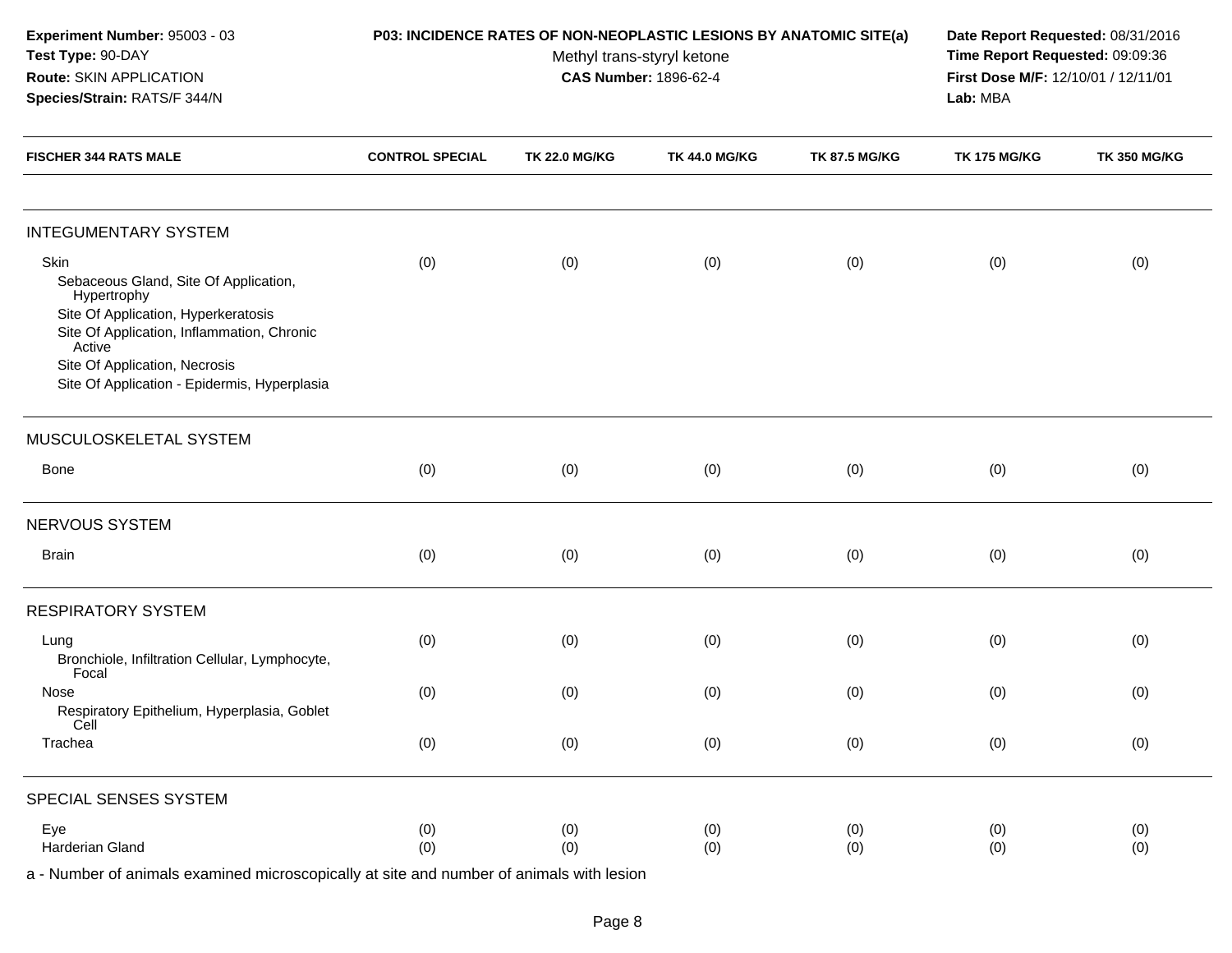| Experiment Number: 95003 - 03<br>Test Type: 90-DAY<br><b>Route: SKIN APPLICATION</b><br>Species/Strain: RATS/F 344/N | P03: INCIDENCE RATES OF NON-NEOPLASTIC LESIONS BY ANATOMIC SITE(a) | Date Report Requested: 08/31/2016<br>Time Report Requested: 09:09:36<br>First Dose M/F: 12/10/01 / 12/11/01<br>Lab: MBA |                      |                      |                     |                     |
|----------------------------------------------------------------------------------------------------------------------|--------------------------------------------------------------------|-------------------------------------------------------------------------------------------------------------------------|----------------------|----------------------|---------------------|---------------------|
| <b>FISCHER 344 RATS MALE</b>                                                                                         | <b>CONTROL SPECIAL</b>                                             | <b>TK 22.0 MG/KG</b>                                                                                                    | <b>TK 44.0 MG/KG</b> | <b>TK 87.5 MG/KG</b> | <b>TK 175 MG/KG</b> | <b>TK 350 MG/KG</b> |
| Infiltration Cellular, Lymphocyte                                                                                    |                                                                    |                                                                                                                         |                      |                      |                     |                     |
| URINARY SYSTEM                                                                                                       |                                                                    |                                                                                                                         |                      |                      |                     |                     |
| Kidney<br>Nephropathy<br>Renal Tubule, Casts Granular                                                                | (0)                                                                | (0)                                                                                                                     | (0)                  | (0)                  | (0)                 | (0)                 |
| <b>Urinary Bladder</b>                                                                                               | (0)                                                                | (0)                                                                                                                     | (0)                  | (0)                  | (0)                 | (0)                 |

\*\*\* END OF MALE \*\*\*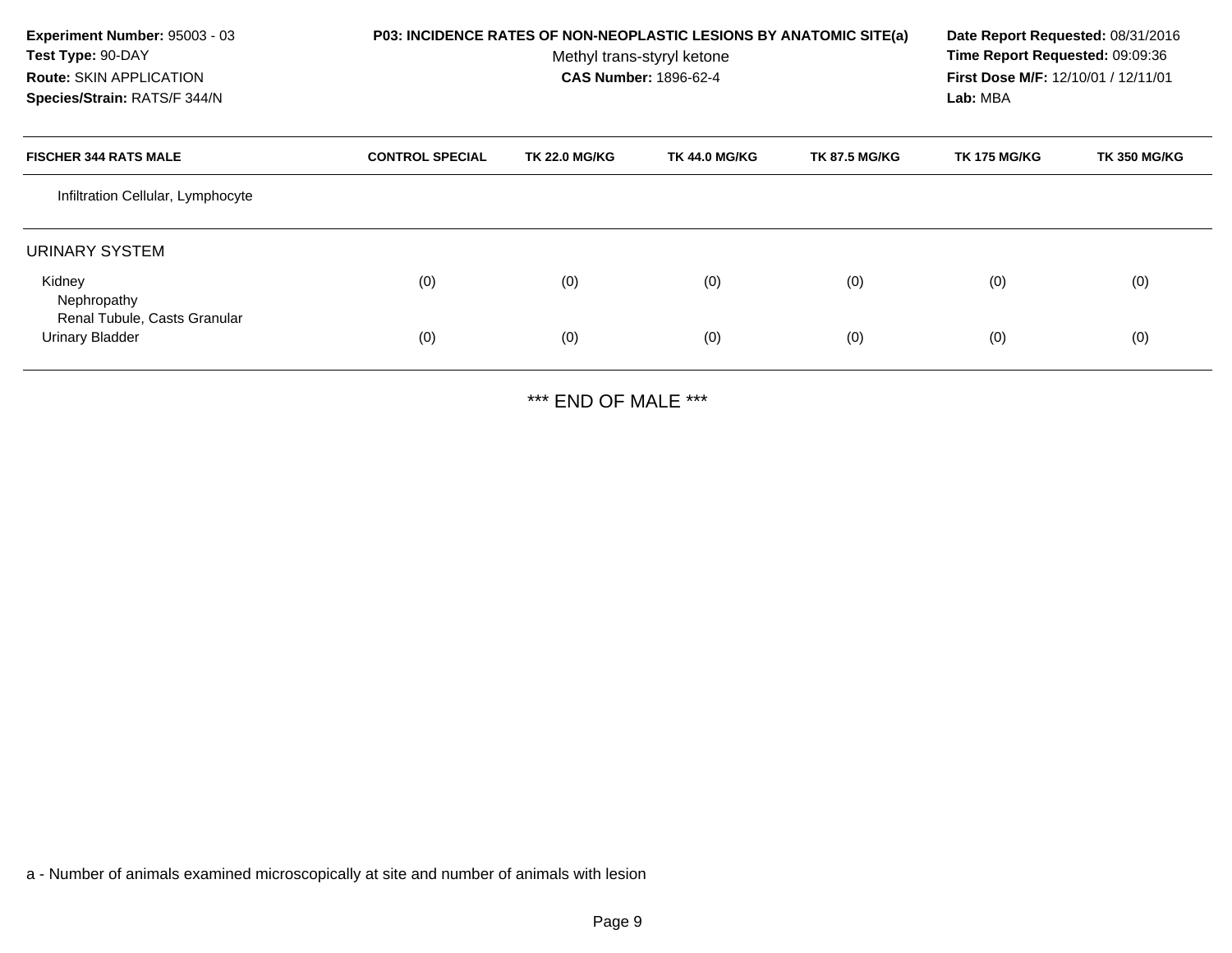### **P03: INCIDENCE RATES OF NON-NEOPLASTIC LESIONS BY ANATOMIC SITE(a) Date Report Requested:** 08/31/2016

Methyl trans-styryl ketone<br>CAS Number: 1896-62-4

 **Time Report Requested:** 09:09:36 **First Dose M/F:** 12/10/01 / 12/11/01<br>Lab: MBA **Lab:** MBA

| <b>FISCHER 344 RATS FEMALE</b>                                                                                       | <b>VEHICLE CONTROL</b> | <b>22.0 MG/KG</b> | 44.0 MG/KG | 87.5 MG/KG | <b>175 MG/KG</b> | <b>350 MG/KG</b> |
|----------------------------------------------------------------------------------------------------------------------|------------------------|-------------------|------------|------------|------------------|------------------|
| <b>Disposition Summary</b>                                                                                           |                        |                   |            |            |                  |                  |
| <b>Animals Initially In Study</b><br><b>Scheduled Sacrifice</b><br><b>Early Deaths</b><br><b>Accidentally Killed</b> | 10                     | 10                | 10         | 10         | 10               | 10               |
| <b>Survivors</b>                                                                                                     |                        |                   |            |            |                  |                  |
| <b>Terminal Sacrifice</b>                                                                                            | 10                     | 10                | 10         | 10         | 10               | 10               |
| <b>Animals Examined Microscopically</b>                                                                              | 10                     | 10                | 10         | 10         | 10               | 10               |
| <b>ALIMENTARY SYSTEM</b>                                                                                             |                        |                   |            |            |                  |                  |
| Esophagus                                                                                                            | (10)                   | (0)               | (0)        | (0)        | (0)              | (10)             |
| Intestine Large, Cecum                                                                                               | (10)                   | (0)               | (0)        | (0)        | (0)              | (10)             |
| Intestine Large, Colon                                                                                               | (10)                   | (0)               | (0)        | (0)        | (0)              | (10)             |
| Intestine Large, Rectum                                                                                              | (10)                   | (0)               | (0)        | (0)        | (0)              | (10)             |
| Intestine Small, Duodenum                                                                                            | (10)                   | (0)               | (0)        | (0)        | (0)              | (10)             |
| Intestine Small, Ileum                                                                                               | (10)                   | (0)               | (0)        | (0)        | (0)              | (10)             |
| Intestine Small, Jejunum                                                                                             | (10)                   | (0)               | (0)        | (0)        | (0)              | (10)             |
| Liver                                                                                                                | (10)                   | (1)               | (2)        | (1)        | (1)              | (10)             |
| Hepatodiaphragmatic Nodule                                                                                           | 1 (10%)                | 1 (100%)          | 2 (100%)   | 1 (100%)   | 1 (100%)         | 1 (10%)          |
| Pancreas                                                                                                             | (10)                   | (0)               | (0)        | (0)        | (0)              | (10)             |
| Salivary Glands                                                                                                      | (10)                   | (0)               | (0)        | (0)        | (0)              | (10)             |
| Stomach, Forestomach                                                                                                 | (10)                   | (0)               | (0)        | (0)        | (0)              | (10)             |
| Stomach, Glandular                                                                                                   | (10)                   | (10)              | (10)       | (10)       | (10)             | (10)             |
| Tongue                                                                                                               | (10)                   | (0)               | (0)        | (0)        | (0)              | (10)             |
| <b>CARDIOVASCULAR SYSTEM</b>                                                                                         |                        |                   |            |            |                  |                  |
| <b>Blood Vessel</b>                                                                                                  | (10)                   | (0)               | (0)        | (0)        | (0)              | (10)             |
| Heart                                                                                                                | (10)                   | (0)               | (0)        | (0)        | (0)              | (10)             |
| Cardiomyopathy                                                                                                       |                        |                   |            |            |                  | 1 (10%)          |
|                                                                                                                      |                        |                   |            |            |                  |                  |

ENDOCRINE SYSTEM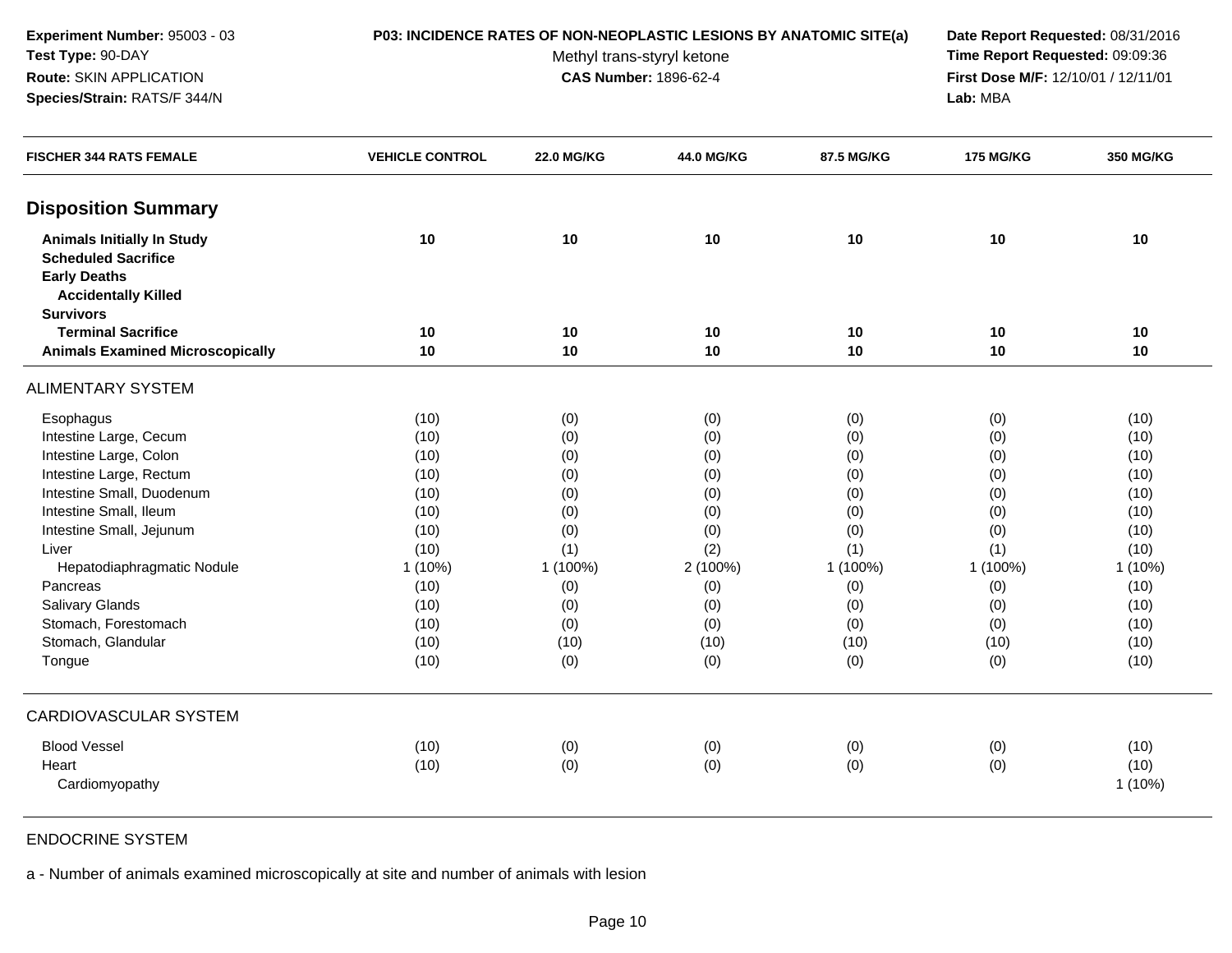| Experiment Number: 95003 - 03<br>Test Type: 90-DAY<br>Route: SKIN APPLICATION<br>Species/Strain: RATS/F 344/N | P03: INCIDENCE RATES OF NON-NEOPLASTIC LESIONS BY ANATOMIC SITE(a) | Date Report Requested: 08/31/2016<br>Time Report Requested: 09:09:36<br>First Dose M/F: 12/10/01 / 12/11/01<br>Lab: MBA |            |            |                  |                  |
|---------------------------------------------------------------------------------------------------------------|--------------------------------------------------------------------|-------------------------------------------------------------------------------------------------------------------------|------------|------------|------------------|------------------|
| <b>FISCHER 344 RATS FEMALE</b>                                                                                | <b>VEHICLE CONTROL</b>                                             | <b>22.0 MG/KG</b>                                                                                                       | 44.0 MG/KG | 87.5 MG/KG | <b>175 MG/KG</b> | <b>350 MG/KG</b> |
| <b>Adrenal Cortex</b>                                                                                         | (10)                                                               | (1)                                                                                                                     | (0)        | (0)        | (0)              | (10)             |
| <b>Adrenal Medulla</b>                                                                                        | (10)                                                               | (0)                                                                                                                     | (0)        | (0)        | (0)              | (9)              |
| Islets, Pancreatic                                                                                            | (10)                                                               | (0)                                                                                                                     | (0)        | (0)        | (0)              | (10)             |
| Parathyroid Gland                                                                                             | (3)                                                                | (0)                                                                                                                     | (0)        | (0)        | (0)              | (6)              |
| <b>Pituitary Gland</b>                                                                                        | (10)                                                               | (0)                                                                                                                     | (0)        | (0)        | (0)              | (10)             |
| <b>Thyroid Gland</b>                                                                                          | (10)                                                               | (0)                                                                                                                     | (0)        | (0)        | (0)              | (10)             |
| <b>Ectopic Thymus</b>                                                                                         | 1 (10%)                                                            |                                                                                                                         |            |            |                  |                  |
| <b>GENERAL BODY SYSTEM</b>                                                                                    |                                                                    |                                                                                                                         |            |            |                  |                  |
| <b>Tissue NOS</b>                                                                                             | (1)                                                                | (1)                                                                                                                     | (0)        | (0)        | (0)              | (0)              |
| Abdominal, Fat, Necrosis, Focal                                                                               | 1 (100%)                                                           | 1 (100%)                                                                                                                |            |            |                  |                  |
| <b>GENITAL SYSTEM</b>                                                                                         |                                                                    |                                                                                                                         |            |            |                  |                  |
| <b>Clitoral Gland</b>                                                                                         | (10)                                                               | (0)                                                                                                                     | (0)        | (0)        | (1)              | (10)             |
| Cyst                                                                                                          |                                                                    |                                                                                                                         |            |            | 1 (100%)         |                  |
| Ovary                                                                                                         | (10)                                                               | (0)                                                                                                                     | (0)        | (1)        | (0)              | (10)             |
| <b>Uterus</b>                                                                                                 | (10)                                                               | (10)                                                                                                                    | (10)       | (10)       | (10)             | (10)             |
| <b>Dilatation</b>                                                                                             | $1(10\%)$                                                          | 3(30%)                                                                                                                  | 6(60%)     | 2 (20%)    | 3 (30%)          | 6(60%)           |
| <b>HEMATOPOIETIC SYSTEM</b>                                                                                   |                                                                    |                                                                                                                         |            |            |                  |                  |
| <b>Bone Marrow</b>                                                                                            | (10)                                                               | (0)                                                                                                                     | (0)        | (0)        | (0)              | (10)             |
| Lymph Node                                                                                                    | (0)                                                                | (1)                                                                                                                     | (2)        | (1)        | (2)              | (3)              |
| Mediastinal, Congestion                                                                                       |                                                                    |                                                                                                                         |            |            |                  | 1(33%)           |
| Mediastinal, Hyperplasia, Lymphoid                                                                            |                                                                    | 1 (100%)                                                                                                                | 2 (100%)   | 1 (100%)   | 2 (100%)         | 3 (100%)         |
| Lymph Node, Mesenteric                                                                                        | (10)                                                               | (0)                                                                                                                     | (0)        | (0)        | (0)              | (10)             |
| Spleen                                                                                                        | (10)                                                               | (0)                                                                                                                     | (0)        | (0)        | (0)              | (10)             |
| Congestion                                                                                                    |                                                                    |                                                                                                                         |            |            |                  | $1(10\%)$        |
| Thymus                                                                                                        | (10)                                                               | (0)                                                                                                                     | (0)        | (0)        | (1)              | (10)             |
| Atrophy                                                                                                       | $9(90\%)$                                                          |                                                                                                                         |            |            |                  | $9(90\%)$        |
|                                                                                                               |                                                                    |                                                                                                                         |            |            |                  |                  |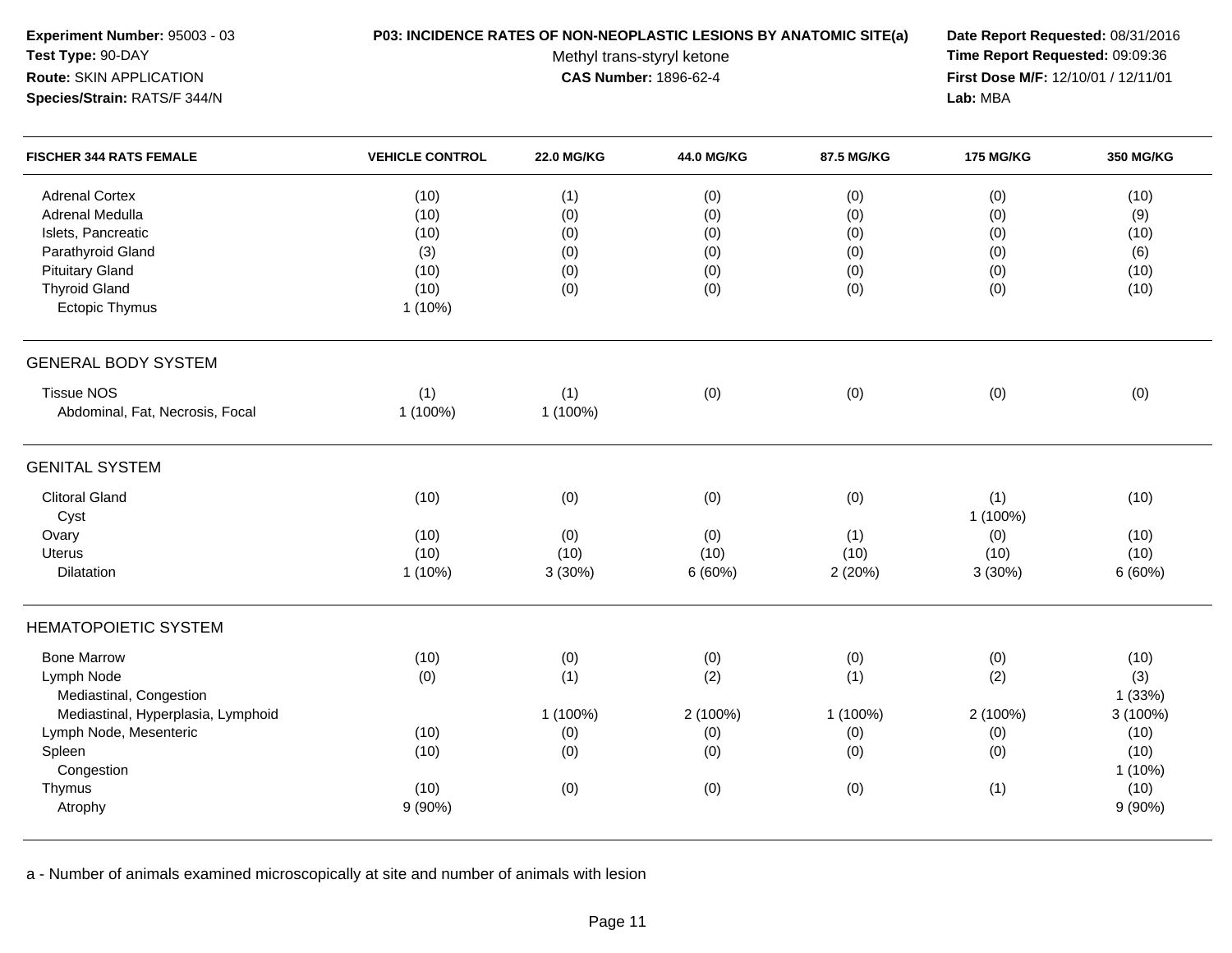### **P03: INCIDENCE RATES OF NON-NEOPLASTIC LESIONS BY ANATOMIC SITE(a) Date Report Requested:** 08/31/2016

Methyl trans-styryl ketone<br>CAS Number: 1896-62-4

 **Time Report Requested:** 09:09:36 **First Dose M/F:** 12/10/01 / 12/11/01<br>Lab: MBA **Lab:** MBA

| <b>FISCHER 344 RATS FEMALE</b>                                                                                                                               | <b>VEHICLE CONTROL</b> | <b>22.0 MG/KG</b>        | 44.0 MG/KG             | 87.5 MG/KG             | <b>175 MG/KG</b>                       | <b>350 MG/KG</b>                              |
|--------------------------------------------------------------------------------------------------------------------------------------------------------------|------------------------|--------------------------|------------------------|------------------------|----------------------------------------|-----------------------------------------------|
| <b>INTEGUMENTARY SYSTEM</b>                                                                                                                                  |                        |                          |                        |                        |                                        |                                               |
| Mammary Gland<br>Skin<br>Sebaceous Gland, Site Of Application,                                                                                               | (10)<br>(10)           | (0)<br>(10)<br>$1(10\%)$ | (0)<br>(10)<br>5 (50%) | (0)<br>(10)<br>7 (70%) | (0)<br>(10)<br>4 (40%)                 | (10)<br>(10)<br>8 (80%)                       |
| Hypertrophy<br>Site Of Application, Hyperkeratosis<br>Site Of Application, Inflammation, Chronic<br>Active                                                   |                        | 6(60%)                   | 6(60%)                 | $9(90\%)$<br>1(10%)    | 8 (80%)<br>6(60%)                      | $9(90\%)$<br>4 (40%)                          |
| Site Of Application, Necrosis<br>Site Of Application, Ulcer<br>Site Of Application - Epidermis, Degeneration<br>Site Of Application - Epidermis, Hyperplasia |                        | 3(30%)                   | 3(30%)                 | 7 (70%)                | 4 (40%)<br>1 (10%)<br>2(20%)<br>9(90%) | 2(20%)<br>$1(10\%)$<br>$1(10\%)$<br>10 (100%) |
| MUSCULOSKELETAL SYSTEM                                                                                                                                       |                        |                          |                        |                        |                                        |                                               |
| Bone                                                                                                                                                         | (10)                   | (0)                      | (0)                    | (0)                    | (0)                                    | (10)                                          |
| NERVOUS SYSTEM                                                                                                                                               |                        |                          |                        |                        |                                        |                                               |
| <b>Brain</b>                                                                                                                                                 | (10)                   | (0)                      | (0)                    | (0)                    | (0)                                    | (10)                                          |
| <b>RESPIRATORY SYSTEM</b>                                                                                                                                    |                        |                          |                        |                        |                                        |                                               |
| Lung<br>Hemorrhage, Focal                                                                                                                                    | (10)                   | (0)                      | (0)                    | (0)                    | (0)                                    | (10)<br>1(10%)                                |
| Nose<br>Respiratory Epithelium, Hyperplasia, Goblet<br>Cell                                                                                                  | (10)                   | (10)<br>8 (80%)          | (10)<br>3(30%)         | (10)<br>3(30%)         | (10)<br>7 (70%)                        | (10)<br>5 (50%)                               |
| Trachea                                                                                                                                                      | (10)                   | (0)                      | (0)                    | (0)                    | (0)                                    | (10)                                          |
| SPECIAL SENSES SYSTEM                                                                                                                                        |                        |                          |                        |                        |                                        |                                               |
| Eye                                                                                                                                                          | (10)                   | (0)                      | (0)                    | (0)                    | (0)                                    | (10)                                          |
| a - Number of animals examined microscopically at site and number of animals with lesion                                                                     |                        |                          |                        |                        |                                        |                                               |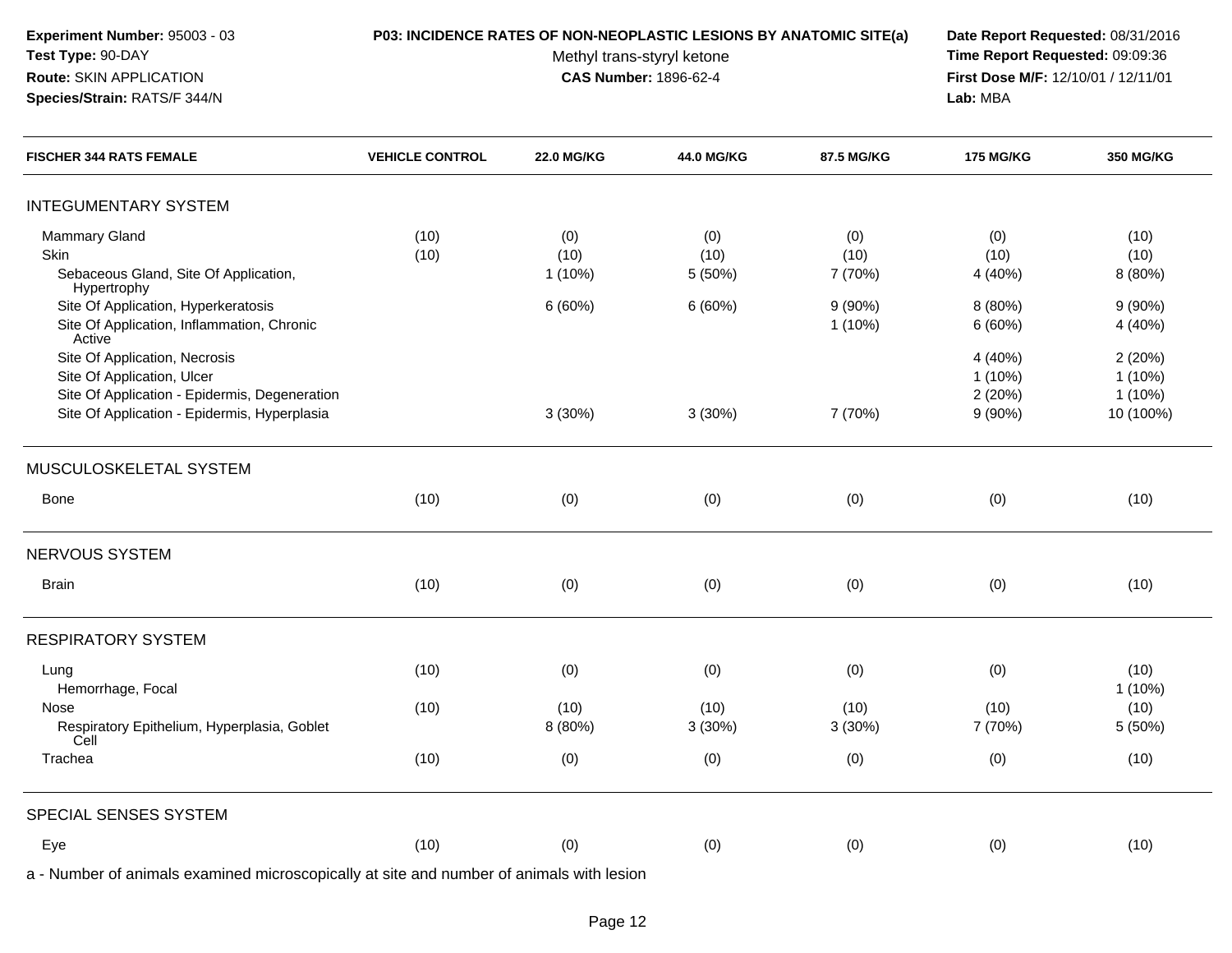| Experiment Number: 95003 - 03<br>Test Type: 90-DAY<br>Route: SKIN APPLICATION<br>Species/Strain: RATS/F 344/N | P03: INCIDENCE RATES OF NON-NEOPLASTIC LESIONS BY ANATOMIC SITE(a) | Date Report Requested: 08/31/2016<br>Time Report Requested: 09:09:36<br>First Dose M/F: 12/10/01 / 12/11/01<br>Lab: MBA |                   |            |                  |           |
|---------------------------------------------------------------------------------------------------------------|--------------------------------------------------------------------|-------------------------------------------------------------------------------------------------------------------------|-------------------|------------|------------------|-----------|
| <b>FISCHER 344 RATS FEMALE</b>                                                                                | <b>VEHICLE CONTROL</b>                                             | <b>22.0 MG/KG</b>                                                                                                       | <b>44.0 MG/KG</b> | 87.5 MG/KG | <b>175 MG/KG</b> | 350 MG/KG |
| <b>Harderian Gland</b><br>Infiltration Cellular, Lipocyte                                                     | (10)<br>$1(10\%)$                                                  | (0)                                                                                                                     | (0)               | (0)        | (0)              | (10)      |
| URINARY SYSTEM                                                                                                |                                                                    |                                                                                                                         |                   |            |                  |           |
| Kidney<br>Mineralization                                                                                      | (10)<br>$1(10\%)$                                                  | (10)                                                                                                                    | (10)              | (10)       | (10)             | (10)      |
| Nephropathy<br>Renal Tubule, Necrosis                                                                         |                                                                    | 2(20%)                                                                                                                  | 2(20%)            | $1(10\%)$  |                  |           |
| Urinary Bladder                                                                                               | (10)                                                               | (0)                                                                                                                     | (0)               | (0)        | (0)              | (10)      |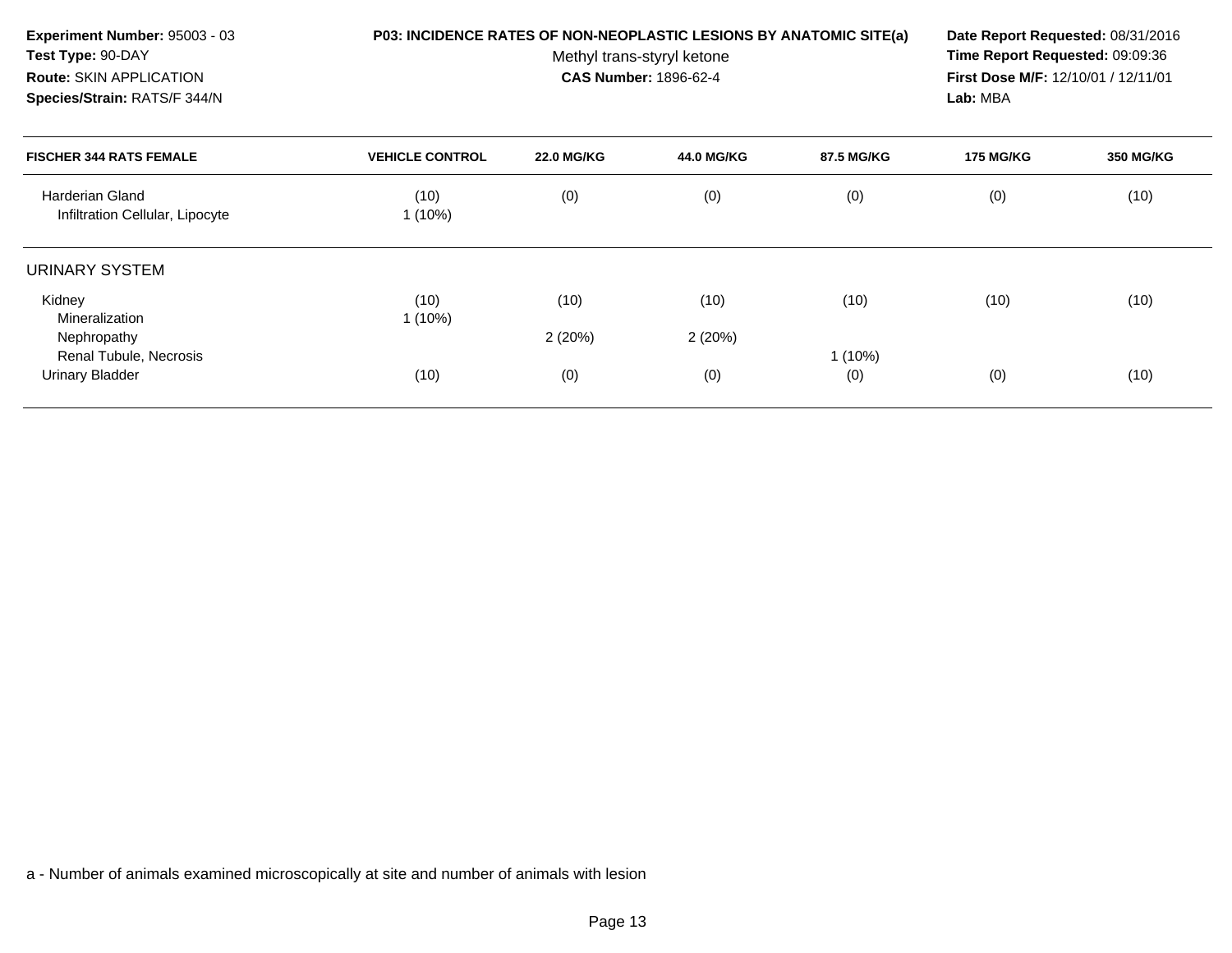| Experiment Number: 95003 - 03<br>Test Type: 90-DAY<br>Route: SKIN APPLICATION<br>Species/Strain: RATS/F 344/N                                                                                                                                                                                             | P03: INCIDENCE RATES OF NON-NEOPLASTIC LESIONS BY ANATOMIC SITE(a)<br>Methyl trans-styryl ketone<br><b>CAS Number: 1896-62-4</b> |                                                                                         |                                                                                         |                                                                                         | Date Report Requested: 08/31/2016<br>Time Report Requested: 09:09:36<br>First Dose M/F: 12/10/01 / 12/11/01<br>Lab: MBA |                                                                                         |
|-----------------------------------------------------------------------------------------------------------------------------------------------------------------------------------------------------------------------------------------------------------------------------------------------------------|----------------------------------------------------------------------------------------------------------------------------------|-----------------------------------------------------------------------------------------|-----------------------------------------------------------------------------------------|-----------------------------------------------------------------------------------------|-------------------------------------------------------------------------------------------------------------------------|-----------------------------------------------------------------------------------------|
| <b>FISCHER 344 RATS FEMALE</b>                                                                                                                                                                                                                                                                            | <b>CONTROL SPECIAL</b>                                                                                                           | <b>TK 22.0 MG/KG</b>                                                                    | <b>TK 44.0 MG/KG</b>                                                                    | <b>TK 87.5 MG/KG</b>                                                                    | <b>TK 175 MG/KG</b>                                                                                                     | <b>TK 350 MG/KG</b>                                                                     |
| <b>Disposition Summary</b>                                                                                                                                                                                                                                                                                |                                                                                                                                  |                                                                                         |                                                                                         |                                                                                         |                                                                                                                         |                                                                                         |
| <b>Animals Initially In Study</b><br><b>Scheduled Sacrifice</b><br><b>Early Deaths</b>                                                                                                                                                                                                                    | 10<br>10                                                                                                                         | 10<br>10                                                                                | 10<br>10                                                                                | 10<br>9                                                                                 | 10<br>10                                                                                                                | 10<br>10                                                                                |
| <b>Accidentally Killed</b><br><b>Survivors</b><br><b>Terminal Sacrifice</b><br><b>Animals Examined Microscopically</b>                                                                                                                                                                                    |                                                                                                                                  |                                                                                         |                                                                                         | $\mathbf{1}$                                                                            |                                                                                                                         |                                                                                         |
| <b>ALIMENTARY SYSTEM</b>                                                                                                                                                                                                                                                                                  |                                                                                                                                  |                                                                                         |                                                                                         |                                                                                         |                                                                                                                         |                                                                                         |
| Esophagus<br>Intestine Large, Cecum<br>Intestine Large, Colon<br>Intestine Large, Rectum<br>Intestine Small, Duodenum<br>Intestine Small, Ileum<br>Intestine Small, Jejunum<br>Liver<br>Hepatodiaphragmatic Nodule<br>Pancreas<br>Salivary Glands<br>Stomach, Forestomach<br>Stomach, Glandular<br>Tongue | (0)<br>(0)<br>(0)<br>(0)<br>(0)<br>(0)<br>(0)<br>(0)<br>(0)<br>(0)<br>(0)<br>(0)<br>(0)                                          | (0)<br>(0)<br>(0)<br>(0)<br>(0)<br>(0)<br>(0)<br>(0)<br>(0)<br>(0)<br>(0)<br>(0)<br>(0) | (0)<br>(0)<br>(0)<br>(0)<br>(0)<br>(0)<br>(0)<br>(0)<br>(0)<br>(0)<br>(0)<br>(0)<br>(0) | (0)<br>(0)<br>(0)<br>(0)<br>(0)<br>(0)<br>(0)<br>(0)<br>(0)<br>(0)<br>(0)<br>(0)<br>(0) | (0)<br>(0)<br>(0)<br>(0)<br>(0)<br>(0)<br>(0)<br>(0)<br>(0)<br>(0)<br>(0)<br>(0)<br>(0)                                 | (0)<br>(0)<br>(0)<br>(0)<br>(0)<br>(0)<br>(0)<br>(0)<br>(0)<br>(0)<br>(0)<br>(0)<br>(0) |
| <b>CARDIOVASCULAR SYSTEM</b>                                                                                                                                                                                                                                                                              |                                                                                                                                  |                                                                                         |                                                                                         |                                                                                         |                                                                                                                         |                                                                                         |
| <b>Blood Vessel</b><br>Heart<br>Cardiomyopathy                                                                                                                                                                                                                                                            | (0)<br>(0)                                                                                                                       | (0)<br>(0)                                                                              | (0)<br>(0)                                                                              | (0)<br>(0)                                                                              | (0)<br>(0)                                                                                                              | (0)<br>(0)                                                                              |

# ENDOCRINE SYSTEM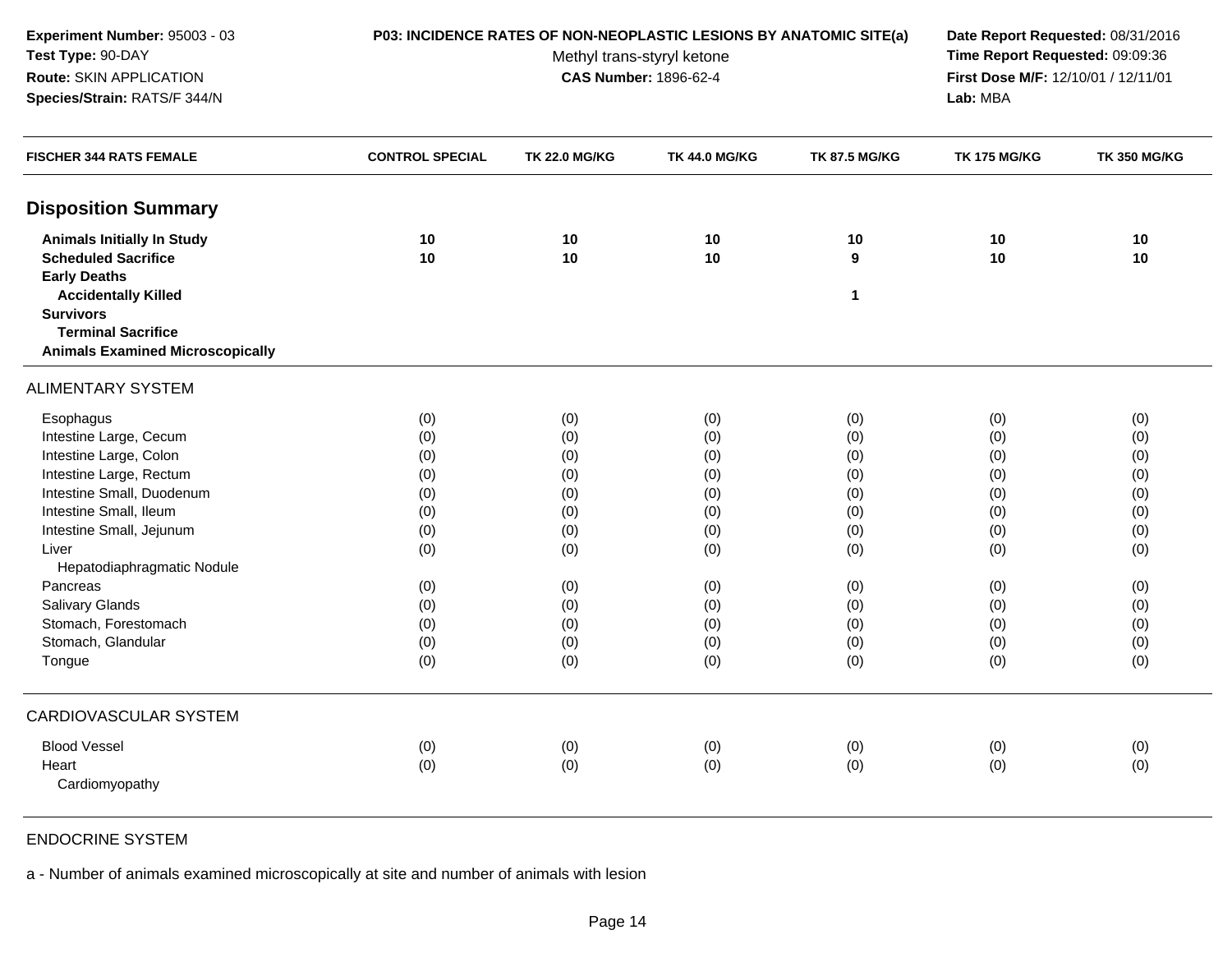| Experiment Number: 95003 - 03<br>Test Type: 90-DAY<br>Route: SKIN APPLICATION<br>Species/Strain: RATS/F 344/N | P03: INCIDENCE RATES OF NON-NEOPLASTIC LESIONS BY ANATOMIC SITE(a)<br>Methyl trans-styryl ketone<br>CAS Number: 1896-62-4 |                      |                      |                      | Date Report Requested: 08/31/2016<br>Time Report Requested: 09:09:36<br>First Dose M/F: 12/10/01 / 12/11/01<br>Lab: MBA |                     |
|---------------------------------------------------------------------------------------------------------------|---------------------------------------------------------------------------------------------------------------------------|----------------------|----------------------|----------------------|-------------------------------------------------------------------------------------------------------------------------|---------------------|
| <b>FISCHER 344 RATS FEMALE</b>                                                                                | <b>CONTROL SPECIAL</b>                                                                                                    | <b>TK 22.0 MG/KG</b> | <b>TK 44.0 MG/KG</b> | <b>TK 87.5 MG/KG</b> | <b>TK 175 MG/KG</b>                                                                                                     | <b>TK 350 MG/KG</b> |
| <b>Adrenal Cortex</b>                                                                                         | (0)                                                                                                                       | (0)                  | (0)                  | (0)                  | (0)                                                                                                                     | (0)                 |
| Adrenal Medulla                                                                                               | (0)                                                                                                                       | (0)                  | (0)                  | (0)                  | (0)                                                                                                                     | (0)                 |
| Islets, Pancreatic                                                                                            | (0)                                                                                                                       | (0)                  | (0)                  | (0)                  | (0)                                                                                                                     | (0)                 |
| Parathyroid Gland                                                                                             | (0)                                                                                                                       | (0)                  | (0)                  | (0)                  | (0)                                                                                                                     | (0)                 |
| <b>Pituitary Gland</b>                                                                                        | (0)                                                                                                                       | (0)                  | (0)                  | (0)                  | (0)                                                                                                                     | (0)                 |
| <b>Thyroid Gland</b><br>Ectopic Thymus                                                                        | (0)                                                                                                                       | (0)                  | (0)                  | (0)                  | (0)                                                                                                                     | (0)                 |
| <b>GENERAL BODY SYSTEM</b>                                                                                    |                                                                                                                           |                      |                      |                      |                                                                                                                         |                     |
| <b>Tissue NOS</b><br>Abdominal, Fat, Necrosis, Focal                                                          | (0)                                                                                                                       | (0)                  | (0)                  | (0)                  | (0)                                                                                                                     | (0)                 |
| <b>GENITAL SYSTEM</b>                                                                                         |                                                                                                                           |                      |                      |                      |                                                                                                                         |                     |
| <b>Clitoral Gland</b><br>Cyst                                                                                 | (0)                                                                                                                       | (0)                  | (0)                  | (0)                  | (0)                                                                                                                     | (0)                 |
| Ovary                                                                                                         | (0)                                                                                                                       | (0)                  | (0)                  | (0)                  | (0)                                                                                                                     | (0)                 |
| Uterus<br>Dilatation                                                                                          | (0)                                                                                                                       | (0)                  | (0)                  | (0)                  | (0)                                                                                                                     | (0)                 |
| <b>HEMATOPOIETIC SYSTEM</b>                                                                                   |                                                                                                                           |                      |                      |                      |                                                                                                                         |                     |
| <b>Bone Marrow</b>                                                                                            | (0)                                                                                                                       | (0)                  | (0)                  | (0)                  | (0)                                                                                                                     | (0)                 |
| Lymph Node<br>Mediastinal, Congestion<br>Mediastinal, Hyperplasia, Lymphoid                                   | (0)                                                                                                                       | (0)                  | (0)                  | (0)                  | (0)                                                                                                                     | (0)                 |
| Lymph Node, Mesenteric                                                                                        | (0)                                                                                                                       | (0)                  | (0)                  | (0)                  | (0)                                                                                                                     | (0)                 |
| Spleen<br>Congestion                                                                                          | (0)                                                                                                                       | (0)                  | (0)                  | (0)                  | (0)                                                                                                                     | (0)                 |
| Thymus<br>Atrophy                                                                                             | (0)                                                                                                                       | (0)                  | (0)                  | (0)                  | (0)                                                                                                                     | (0)                 |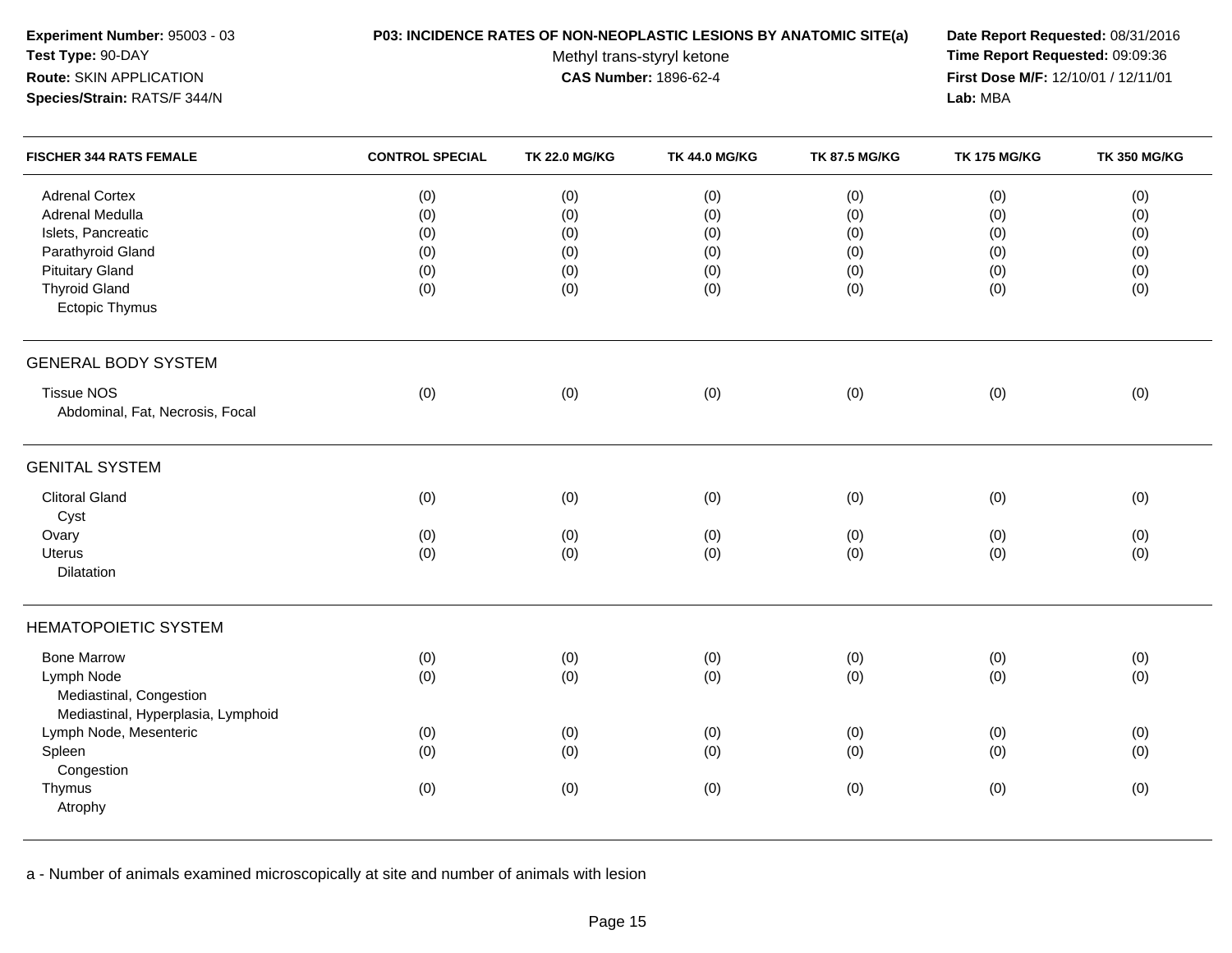| Experiment Number: 95003 - 03<br>Test Type: 90-DAY<br>Route: SKIN APPLICATION<br>Species/Strain: RATS/F 344/N                                                                                                                                                                                                                                |                        | P03: INCIDENCE RATES OF NON-NEOPLASTIC LESIONS BY ANATOMIC SITE(a)<br>Methyl trans-styryl ketone<br><b>CAS Number: 1896-62-4</b> | Date Report Requested: 08/31/2016<br>Time Report Requested: 09:09:36<br>First Dose M/F: 12/10/01 / 12/11/01<br>Lab: MBA |                      |                     |                     |
|----------------------------------------------------------------------------------------------------------------------------------------------------------------------------------------------------------------------------------------------------------------------------------------------------------------------------------------------|------------------------|----------------------------------------------------------------------------------------------------------------------------------|-------------------------------------------------------------------------------------------------------------------------|----------------------|---------------------|---------------------|
| <b>FISCHER 344 RATS FEMALE</b>                                                                                                                                                                                                                                                                                                               | <b>CONTROL SPECIAL</b> | <b>TK 22.0 MG/KG</b>                                                                                                             | <b>TK 44.0 MG/KG</b>                                                                                                    | <b>TK 87.5 MG/KG</b> | <b>TK 175 MG/KG</b> | <b>TK 350 MG/KG</b> |
| <b>INTEGUMENTARY SYSTEM</b>                                                                                                                                                                                                                                                                                                                  |                        |                                                                                                                                  |                                                                                                                         |                      |                     |                     |
| Mammary Gland<br>Skin<br>Sebaceous Gland, Site Of Application,<br>Hypertrophy<br>Site Of Application, Hyperkeratosis<br>Site Of Application, Inflammation, Chronic<br>Active<br>Site Of Application, Necrosis<br>Site Of Application, Ulcer<br>Site Of Application - Epidermis, Degeneration<br>Site Of Application - Epidermis, Hyperplasia | (0)<br>(0)             | (0)<br>(0)                                                                                                                       | (0)<br>(0)                                                                                                              | (0)<br>(0)           | (0)<br>(0)          | (0)<br>(0)          |
| MUSCULOSKELETAL SYSTEM                                                                                                                                                                                                                                                                                                                       |                        |                                                                                                                                  |                                                                                                                         |                      |                     |                     |
| Bone                                                                                                                                                                                                                                                                                                                                         | (0)                    | (0)                                                                                                                              | (0)                                                                                                                     | (0)                  | (0)                 | (0)                 |
| NERVOUS SYSTEM                                                                                                                                                                                                                                                                                                                               |                        |                                                                                                                                  |                                                                                                                         |                      |                     |                     |
| Brain                                                                                                                                                                                                                                                                                                                                        | (0)                    | (0)                                                                                                                              | (0)                                                                                                                     | (0)                  | (0)                 | (0)                 |
| <b>RESPIRATORY SYSTEM</b>                                                                                                                                                                                                                                                                                                                    |                        |                                                                                                                                  |                                                                                                                         |                      |                     |                     |
| Lung<br>Hemorrhage, Focal                                                                                                                                                                                                                                                                                                                    | (0)                    | (0)                                                                                                                              | (0)                                                                                                                     | (0)                  | (0)                 | (0)                 |
| Nose<br>Respiratory Epithelium, Hyperplasia, Goblet<br>Cell                                                                                                                                                                                                                                                                                  | (0)                    | (0)                                                                                                                              | (0)                                                                                                                     | (0)                  | (0)                 | (0)                 |
| Trachea                                                                                                                                                                                                                                                                                                                                      | (0)                    | (0)                                                                                                                              | (0)                                                                                                                     | (0)                  | (0)                 | (0)                 |
| SPECIAL SENSES SYSTEM                                                                                                                                                                                                                                                                                                                        |                        |                                                                                                                                  |                                                                                                                         |                      |                     |                     |
| Eye                                                                                                                                                                                                                                                                                                                                          | (0)                    | (0)                                                                                                                              | (0)                                                                                                                     | (0)                  | (0)                 | (0)                 |